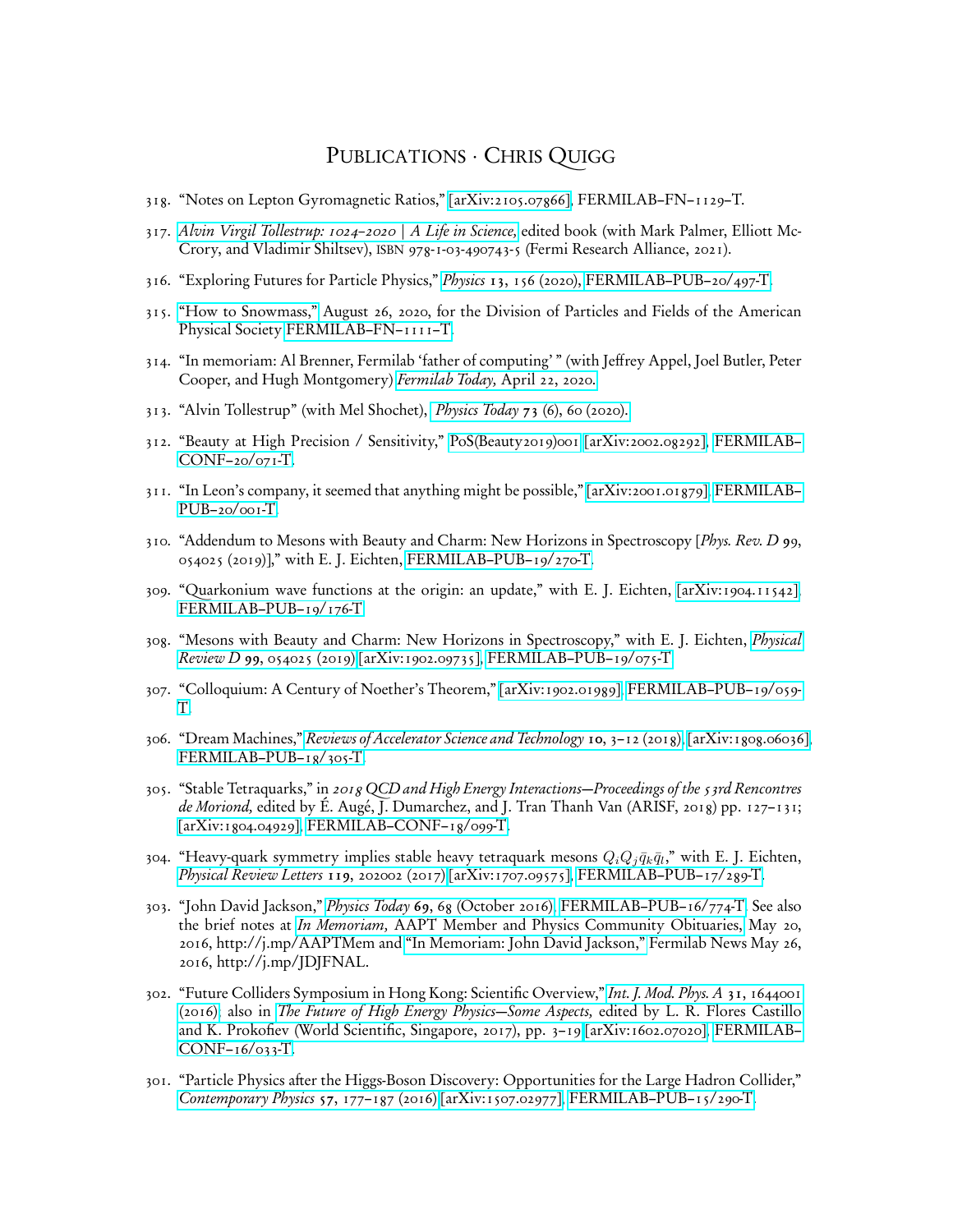- 300. "A Life in the Nanonanoworld," in *Yale '66 at 50*, Volume I: Our Take on Our Times (Yale University and Yale Class of 1966, New Haven, 2016).
- 299. "Viewpoint: A More Precise Higgs Boson Mass," [APS Physics](https://dx.doi.org/10.1103/Physics.8.45) 8, 45 (2015) [FERMILAB–PUB–](http://fnalpubs.fnal.gov/archive/2015/pub/fermilab-pub-15-130-t.pdf)  $15/130$ -T.
- 298. "Luminosity goals for a 100-TeV pp collider," with I. Hinchliffe, A. Kotwal, M. L. Mangano, and L. T. Wang, [Int. J. Mod. Phys. A](https://dx.doi.org/10.1142/S0217751X15440029)30, 1544002 (2015) [\[arXiv:1504.06108\]](http://arXiv.org/abs/1504.06108) [FERMILAB–CONF–](http://fnalpubs.fnal.gov/archive/2015/conf/fermilab-conf-15-125-e-t.pdf)  $15/125-E$ -T.
- 297. "Higgs Boson," in AccessScience [\(McGraw-Hill Education, 2015\).](https://dx.doi.org/10.1036/1097-8542.317875)
- 296. "Electroweak Symmetry Breaking in Historical Perspective," [Ann. Rev. Nucl. Part. Sci.](https://dx.doi.org/10.1146/annurev-nucl-102313-025537) 65, 25 [\(2015\)](https://dx.doi.org/10.1146/annurev-nucl-102313-025537) [\[arXiv:1503.01756\],](http://arXiv.org/abs/1503.01756) [FERMILAB–PUB–15/058-T.](http://fnalpubs.fnal.gov/archive/2015/pub/fermilab-pub-15-058-t.pdf)
- 295. "Neutron-Antineutron Oscillations: Theoretical Status and Experimental Prospects," with D. G. Phillips II et al., [Physics Reports](https://dx.doi.org/10.1016/j.physrep.2015.11.001) 612,  $1-46$  (2016) [\[arXiv:1410.1100\],](http://arXiv.org/abs/1410.1100) [FERMILAB–PUB–14/263-T.](http://fnalpubs.fnal.gov/archive/2014/pub/fermilab-pub-14-263-t.pdf)
- 294. "CERN—Six Decades of Science, Innovation, Cooperation, and Inspiration," [APS News](http://www.aps.org/publications/apsnews/201409/backpage.cfm) 23 (8), 8 [\(August/September 2014\),](http://www.aps.org/publications/apsnews/201409/backpage.cfm) [FERMILAB–FN–0985–T.](http://lss.fnal.gov/archive/test-fn/0000/fermilab-fn-0985-t.pdf)
- 293. "Baryon Number Violation: A Snowmass 2013 White Paper," with K. S. Babu et al., [\[arXiv:1311.5285\],](http://arXiv.org/abs/1311.5285) [FERMILAB–CONF–14/261-T.](http://fnalpubs.fnal.gov/archive/2014/conf/fermilab-conf-14-261-t.pdf)
- 292. "Neutron-Antineutron Oscillations: A Snowmass 2013 White Paper," with K. S. Babu et al., [\[arXiv:1310.8593\],](http://arXiv.org/abs/1310.8593) [FERMILAB–CONF–13/649-E-PPD.](http://fnalpubs.fnal.gov/archive/2013/conf/fermilab-conf-13-649-e-ppd.pdf)
- 291. Gauge Theories of the Strong, Weak, and Electromagnetic Interactions (2nd edition), (Princeton University Press, Princeton, 2013).
- 290. "DIS and Beyond," closing overview talk at the XXI International Workshop on Deep-Inelastic Scattering and Related Subjects — DIS2013, 22-26 April 2013, Marseille, POS(DIS2013)034, [\[arXiv:1308.6637\],](http://arXiv.org/abs/1308.6637) [FERMILAB–CONF–13/225-T.](http://fnalpubs.fnal.gov/archive/2013/conf/fermilab-conf-13-225-t.pdf)
- 289. "Neutron–Antineutron Oscillations with Project X," with Y. Kamyshkov et al., in Project X: Physics Opportunities, edited by A. S. Kronfeld and R. S. Tschirhart, Volume 2 of Project X: Accelerator Reference Design, Physics Opportunities, Broader Impacts, [Project X-doc-1199](http://projectx-docdb.fnal.gov/cgi-bin/ShowDocument?docid=1199) ( June 2013) / [\[arXiv:1306.5009\]](http://arXiv.org/abs/1306.5009) / FERMILAB-TM-2557: Chapter 6, pp. 117-141.
- 288. ["American particle physics at CERN and at home,"](http://scitation.aip.org/content/aip/magazine/physicstoday/news/10.1063/PT.4.2472) Physics Today Online, May 31, 2013.
- 287. "Beyond Confinement," in Proceedings of the Xth Quark Confinement and the Hadron Spectrum, [POS\(Confinement X\)031](http://pos.sissa.it/archive/conferences/171/031/Confinement%20X_031.pdf) [\[arXiv:1301.4905\],](http://arXiv.org/abs/1301.4905) FERMILAB-CONF-13/008-T.
- 286. ["Physics Opportunities with Stage 1 of](http://www.fnal.gov/directorate/lbne_reconfiguration/files/LBNE-Reconfiguration-ProjectX-Stage1-August2012.pdf) Project X," with W. Altmannshofer et al. (August 2012).
- 285. "Particle Physics in a Season of Change," in *Hadron Collider Physics Symposium 2011*, edited by G. Bernardi, S. De Cecco and Y. Enari, [EPJ Web of Conferences](https://dx.doi.org/10.1051/epjconf/20122801001) 28, 01001 (2012) [\[arXiv:1202.4391\],](http://arXiv.org/abs/1202.4391) [FERMILAB–CONF–12/035-T.](http://fnalpubs.fnal.gov/archive/2012/conf/fermilab-conf-12-035-t.pdf)
- 284. ["Fermilab: A Plan for Discovery,"](https://www.fnal.gov/directorate/plan_for_discovery/pdfs/Plan_for_Discovery_20111201.pdf) with C. T. Hill et al. (editors) (December 2011).
- 283. "The Future of Hadrons: The Nexus of Subatomic Physics," in [Proceedings of the XIV Interna](http://www.slac.stanford.edu/econf/C110613/contributions/207-hadron2011.pdf)[tional Conference on Hadron Spectroscopy \(hadron2011\),](http://www.slac.stanford.edu/econf/C110613/contributions/207-hadron2011.pdf) Munich, edited by B. Grube, S. Paul, and N. Brambilla, eConf C110613 (2011) [\[arXiv:1109.5814\],](http://arXiv.org/abs/1109.5814) [FERMILAB–CONF–11/492-T.](http://fnalpubs.fnal.gov/archive/2011/conf/fermilab-conf-11-492-t.pdf)
- 282. "Long Live the Tevatron," CERN Courier 51 [\(8\) 20–24 \(October 2011\),](http://cerncourier.com/cws/article/cern/47206) [FERMILAB–PUB–11/578-](http://fnalpubs.fnal.gov/archive/2011/pub/fermilab-pub-11-578-t.pdf) [T.](http://fnalpubs.fnal.gov/archive/2011/pub/fermilab-pub-11-578-t.pdf)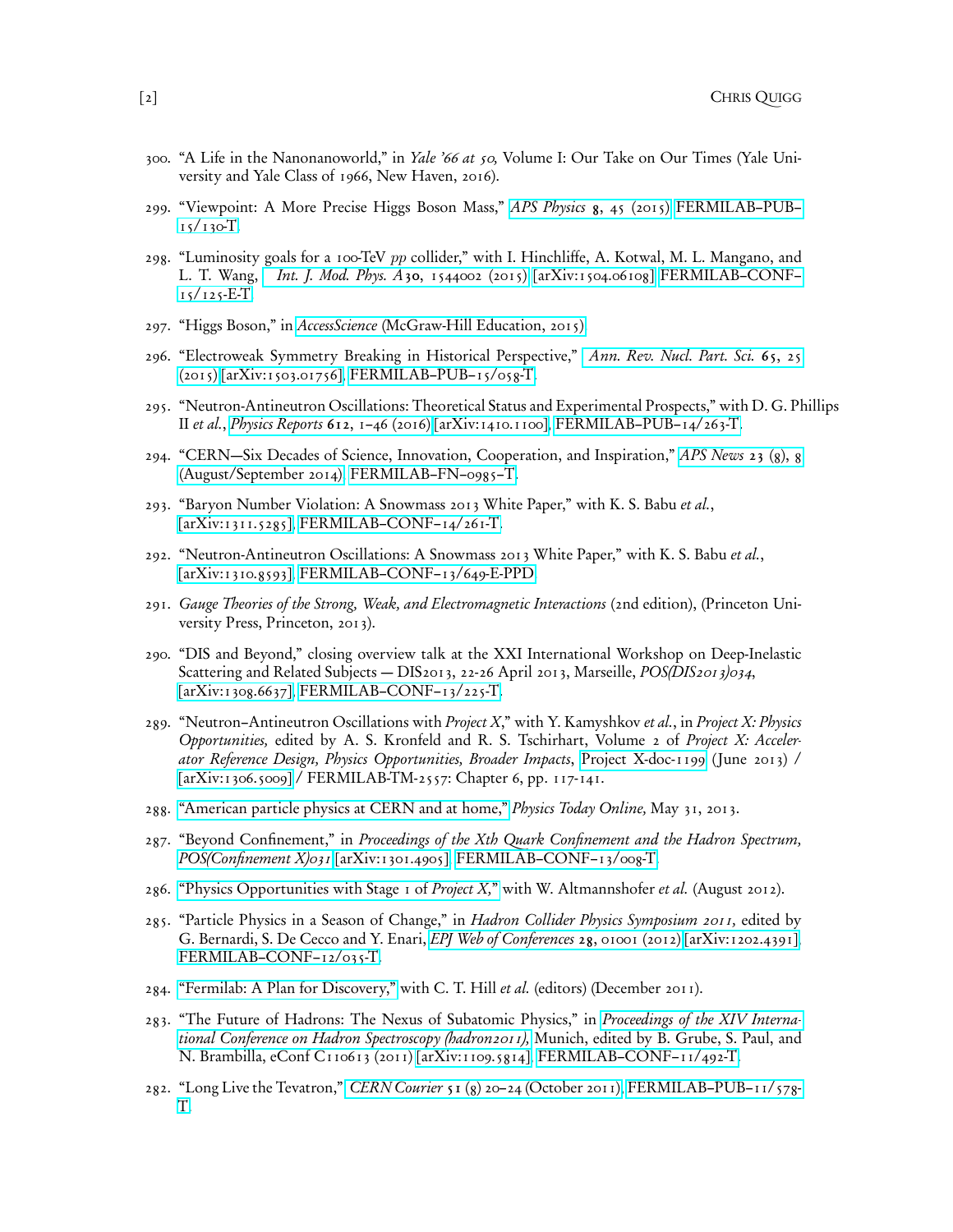- 281. "LHC Physics Potential vs. Energy: Considerations for the 2011 Run," [\[arXiv:1101.3201\],](http://arXiv.org/abs/1101.3201) [FERMI-](http://lss.fnal.gov/archive/test-fn/0000/fermilab-fn-0913-t.pdf)[LAB–FN–0913–T.](http://lss.fnal.gov/archive/test-fn/0000/fermilab-fn-0913-t.pdf)
- 280. "Highlights & Perspectives: XXII Rencontres de Blois," in Particle Physics and Cosmology: First Results from the LHC, Proceedings of the 2010 Rencontres de Blois, edited by L. Celnikier, J. Dumarchez, B. Klima, and J. Tran Thanh Van (Thế gió'i Publishers, Hanoi, 2011), pp. 167-176 [\[arXiv:1009.3742\],](http://arXiv.org/abs/1009.3742) [FERMILAB–CONF–10/367-T.](http://fnalpubs.fnal.gov/archive/2010/conf/fermilab-conf-10-367-t.pdf)
- 279. "Looking into Particle Production at the Large Hadron Collider," in Les Rencontres de Physique de la Vallée d'Aoste 2010: Results and Perspectives in Particle Physics, edited by M. Greco, Frascati Physics Series vol. LII (SIF, Bologna, 2011) / [Nuovo Cimento](https://dx.doi.org/10.1393/ncc/i2011-10734-0) 33C, 327-333 (2011) [\[arXiv:1004.0975\],](http://arXiv.org/abs/1004.0975) [FERMILAB–CONF–10/055-T.](http://fnalpubs.fnal.gov/archive/2010/conf/fermilab-conf-10-055-t.pdf)
- 278. "Resource Letter QCD-1: Quantum Chromodynamics" (with Andreas S. Kronfeld), [American](https://dx.doi.org/10.1119/1.3454865) [Journal of Physics](https://dx.doi.org/10.1119/1.3454865)  $78, 1081-1116$  (2010) [\[arXiv:1002.5032\],](http://arXiv.org/abs/1002.5032) FERMILAB-PUB-10/040-T.
- 277. "Learning to See at the Large Hadron Collider, [\[arXiv:1001.2025\],](http://arXiv.org/abs/1001.2025) [FERMILAB–FN–0849–T.](http://lss.fnal.gov/archive/test-fn/0000/fermilab-fn-0849-t.pdf)
- 276. "LHC Physics Potential vs. Energy," [\[arXiv:0908.3660\],](http://arXiv.org/abs/0908.3660) [FERMILAB–FN–0839–T.](http://lss.fnal.gov/archive/test-fn/0000/fermilab-fn-0839-t.pdf)
- 275. "Brief Comments on Higgs-Boson Discovery Potential of Future Tevatron Running" (with Marcela Carena, Estia Eichten, and Christopher T. Hill), [FERMILAB–FN–0838–T.](http://lss.fnal.gov/archive/test-fn/0000/fermilab-fn-0838-t.pdf)
- 274. "Unanswered Questions in the Electroweak Theory," [Annual Review of Nuclear and Particle Science](https://dx.doi.org/10.1146/annurev.nucl.010909.083126) 59, [505–555 \(2009\),](https://dx.doi.org/10.1146/annurev.nucl.010909.083126) [\[arXiv:0905.3187\],](http://arXiv.org/abs/0905.3187) [FERMILAB–PUB–09/230-T.](http://fnalpubs.fnal.gov/archive/2009/pub/fermilab-pub-09-230-t.pdf)
- 273. "Perspectives on Neutrino Telescopes 2009," in Thirteenth International Workshop on Neutrino Telescopes, edited by M. Baldo-Ceolin (University of Padova, Padova, 2009), pp. 573–579, [FERMI-](http://fnalpubs.fnal.gov/archive/2009/conf/fermilab-conf-09-085-t.pdf)LAB-CONF-09/085-T.
- 272. "Gedanken Worlds without Higgs Fields: QCD-induced Electroweak Symmetry Breaking" (with Robert Shrock), [Physical Review D](http://link.aps.org/abstract/PRD/v79/e096002)79, 096002 (2009), [\[arXiv:0901.3958\],](http://arXiv.org/abs/0901.3958) [FERMILAB–PUB–09/018-](http://fnalpubs.fnal.gov/archive/2009/pub/fermilab-pub-09-018-t.pdf) [T.](http://fnalpubs.fnal.gov/archive/2009/pub/fermilab-pub-09-018-t.pdf)
- 271. "Respekt für Symmetrie" (with Bruce D. Winstein), *Physik-Journal* 7 (12), 19–21 (December 2008); English version, "Respect for Symmetry," [FERMILAB–FN–0827–T.](http://lss.fnal.gov/archive/test-fn/0000/fermilab-fn-0827-t.pdf)
- 270. "NuFact08–Closing talk," in Proceedings of the Tenth International Workshop on Neutrino Factories, Super Beams, and Beta Beams (NuFactog), 30 June - 5 July 2008, Valencia, Spain, PoS(Nufactog)032, [\[arXiv:0810.1530\].](http://arXiv.org/abs/0810.1530)
- 269. "Theoretical Perspectives: XLIII Rencontres de Moriond—QCD," 2008 QCD and High Energy I*nteractions*, ed. E. Augé, B. Klima, B. Pietrzyk, and J. Trân Thanh Vân (Thế gió'i Publishers, Hanoi, 2008), pp. 397-411 [\[arXiv:0810.1449\],](http://arXiv.org/abs/0810.1449) [FERMILAB–CONF–08/430-T.](http://fnalpubs.fnal.gov/archive/2008/conf/fermilab-conf-08-430-t.pdf)
- 268. "Anticipating the Large Hadron Collider," in McGraw-Hill Yearbook of Science & Technology 2009 (McGraw-Hill, New York, 2009), pp. 195–197.
- 267. [J'ai attendu pendant des décennies ce moment](http://www.reflexmagazine.ch/pdf/Reflex_n4_FR.pdf#page=56) / ["I've been waiting for this moment for decades,"](http://www.reflexmagazine.ch/pdf/Reflex_n4_EN.pdf#page=27) Reflex [\(Switzerland\) No. 4, 54–55 \(avril 2008\) / 40-41 \( June 2008\).](http://www.reflexmagazine.ch)
- 266. "Physics with a high-intensity proton source at Fermilab," with J. Appel et al., [FERMILAB–FN–](http://lss.fnal.gov/archive/test-fn/0000/fermilab-fn-0904.shtml) [0904](http://lss.fnal.gov/archive/test-fn/0000/fermilab-fn-0904.shtml) (February 2008).
- 265. "Top-ophilia," reminiscence prepared for the Top Turns Ten Symposium at Fermilab, October 21, 2005, [FERMILAB–FN–0818–T,](http://lss.fnal.gov/archive/test-fn/0000/fermilab-fn-0818-t.pdf) available at [lutece.fnal.gov/Notes/Philia.pdf.](http://lutece.fnal.gov/Notes/Philia.pdf)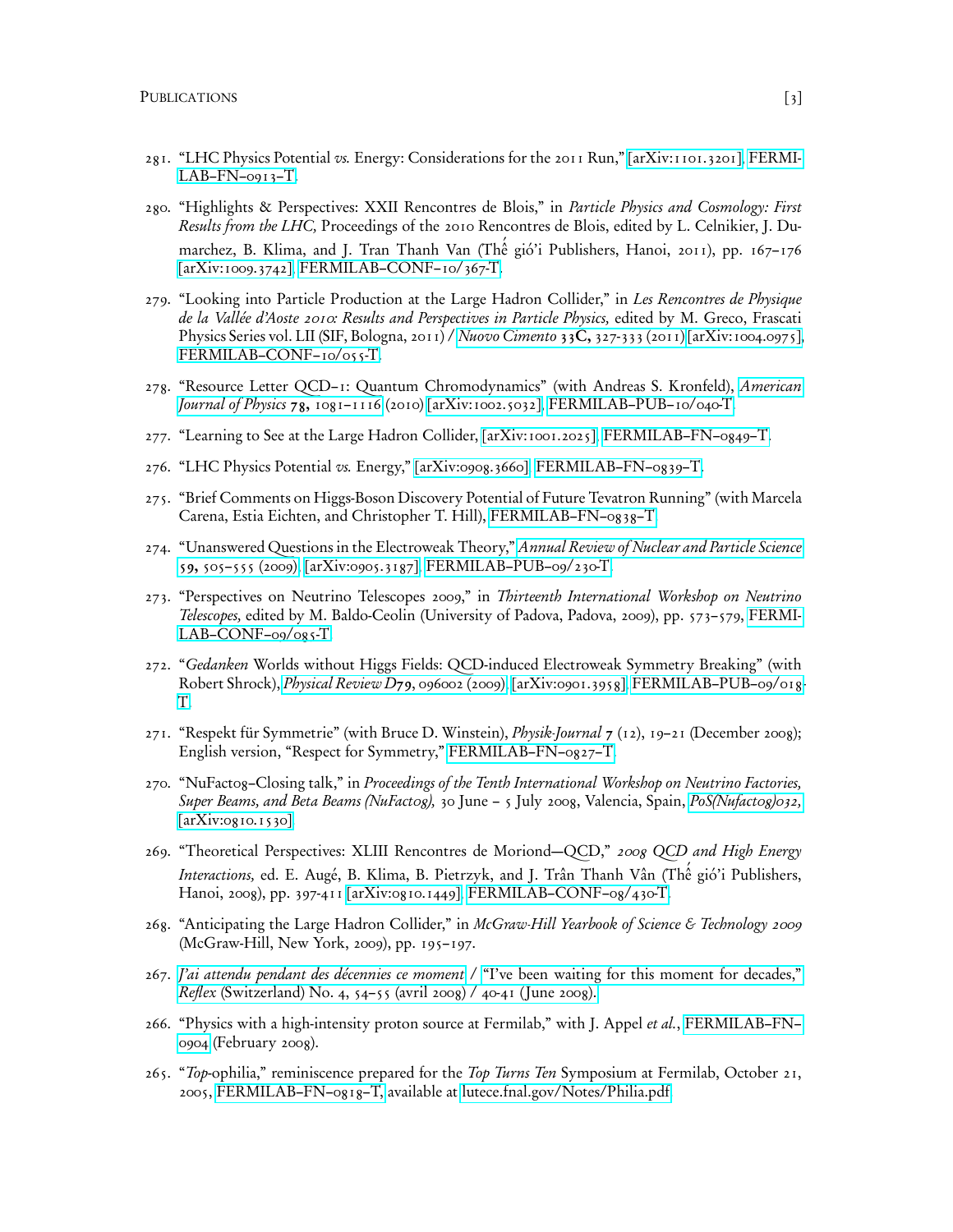- 264. "Cosmic Neutrinos," to appear in the Proceedings of the 2007 SLAC Summer Institute, [FERMI-](http://fnalpubs.fnal.gov/archive/2007/conf/fermilab-conf-07-417-t.pdf)[LAB–CONF–07/417-T](http://fnalpubs.fnal.gov/archive/2007/conf/fermilab-conf-07-417-t.pdf) [\[arXiv:0802.0013\].](http://arXiv.org/abs/0802.0013)
- 263. "Quick Study: Eyes on the LHC" (with Fabiola Gianotti), Physics Today 60, [90-91 \(September](http://dx.doi.org/10.1063/1.2784701) [2007\);](http://dx.doi.org/10.1063/1.2784701) reprinted in *Parity* (Japan) 23 [\(3\), 42–45 \(March 2008\);](http://pub.maruzen.co.jp/book_magazine/magazine/parity-back/parity2008/2008_03/803_cont.html) supplemental material available at [ptonline.aip.org/journals/doc/PHTOAD-ft/vol\\_60/iss\\_9/ 90\\_1s.shtml.](http://ptonline.aip.org/journals/doc/PHTOAD-ft/vol_60/iss_9/90_1s.shtml)
- 262. "Maurice René Georges Jacob" (with J. D. Jackson), Physics Today 60, [72-73 \(August 2007\).](https://dx.doi.org/10.1063/1.2774112)
- 261. "Spontaneous Symmetry Breaking as a Basis of Particle Mass," [Reports on Progress in Physics](https://dx.doi.org/10.1088/0034-4885/70/7/R01) 70, [1019-1053 \(2007\),](https://dx.doi.org/10.1088/0034-4885/70/7/R01) [\[arXiv:0704.2232\],](http://arXiv.org/abs/0704.2232) [FERMILAB–PUB–07/030-T.](http://fnalpubs.fnal.gov/archive/2007/pub/fermilab-pub-07-030-t.pdf)
- 260. "The Coming Revolutions in Particle Physics," Scientific American 298 [\(2\) 46–53 \(February, 2008\).](http://www.sciam.com/article.cfm?id=the-coming-revolutions-in-particle-physics) Included in The Higgs Boson (eBook), edited by The Editors of Scientific American (Scientific American, New York, 2012) §3.5.
- 259. "Higgs Bosons, Electroweak Symmetry Breaking, and the Physics of the Large Hadron Collider," [Contemporary Physics](https://dx.doi.org/10.1080/00107510701292187) 48, 1–11 (2007) [\[arXiv:0704.2045\],](http://arXiv.org/abs/0704.2045) [FERMILAB–PUB–07/002-T.](http://fnalpubs.fnal.gov/archive/2007/pub/fermilab-pub-07-002-t.pdf)
- 258. "Gravitational Lensing of Supernova Neutrinos," with O. Mena and I. Mocioiu, [Astroparticle](https://dx.doi.org/10.1016/j.astropartphys.2007.07.002) *Physics* 28[, 348–356 \(2007\)](https://dx.doi.org/10.1016/j.astropartphys.2007.07.002) [\[arXiv: astro-ph/0610918\],](http://arXiv.org/abs/astro-ph/0610918) [FERMILAB–PUB–06/051-T.](http://fnalpubs.fnal.gov/archive/2006/pub/fermilab-pub-06-051-t.pdf)
- 257. "Neutrino Coannihilation on Dark-Matter Relics?" with G. Barenboim and O. Mena Requejo, [Physical Review D](http://link.aps.org/abstract/PRD/v74/e023006)74, 023006 (2006),  $arXiv:$  astro-ph/0604215], [FERMILAB–PUB–06/050-T.](http://fnalpubs.fnal.gov/archive/2006/pub/fermilab-pub-06-050-t.pdf)
- 256. "Extremely High Energy Neutrinos and Cosmic Neutrinos," in Neutrino Oscillations in Venice: 2006, edited by Milla Baldo Ceolin (Edizioni Papergraf, Padova, 2006) pp. 309–327, [\[arXiv: astro](http://arXiv.org/abs/astro-ph/0603372)[ph/0603372\],](http://arXiv.org/abs/astro-ph/0603372) [FERMILAB–CONF–06/029-T.](http://fnalpubs.fnal.gov/archive/2006/conf/fermilab-conf-06-029-t.pdf)
- 255. "Comunicare Fisica all'americana," in [Comunicare Fisica 2005,](http://www.lnf.infn.it/sis/frascatiseries/italiancollection/index_ita.php) ed. Franco L. Fabbri & Piero Patteri; Frascati Physics Series - Italian Collection Collana: Scienza Aperta Vol. I, Atti 1º Convegno "Comunicare Fisica e altre Scienze," (LNF, Frascati, 2006) pp. 245–262 [\[arXiv: physics/0511254\],](http://arXiv.org/abs/physics/0511254) [FERMILAB–CONF–05/490-T.](http://fnalpubs.fnal.gov/archive/2005/conf/fermilab-conf-05-490-t.pdf)
- 254. "New states above charm threshold," with E. J. Eichten and K. Lane, *[Physical Review D](http://link.aps.org/abstract/PRD/v73/e014014)*73, 014014  $(2006)$ ,  $[arXiv: hep-ph/0511179]$ , [FERMILAB–PUB–05/380-T;](http://fnalpubs.fnal.gov/archive/2005/pub/fermilab-pub-05-380-t.pdf) erratum: *[Physical Review D](http://link.aps.org/abstract/PRD/v73/e079903)*73, 079903 [\(2006\).](http://link.aps.org/abstract/PRD/v73/e079903)
- 253. "Observational Constraints on Undulant Cosmologies," with G. Barenboim and O. Mena, [Journal](http://www.iop.org/EJ/abstract/1475-7516/2006/04/008) [of Cosmology and Astroparticle Physics](http://www.iop.org/EJ/abstract/1475-7516/2006/04/008) 04(2006)008, [\[arXiv: astro-ph/0510178\],](http://arXiv.org/abs/astro-ph/0510178) [FERMILAB–PUB–](http://fnalpubs.fnal.gov/archive/2005/pub/fermilab-pub-05-379-t.pdf) [05/379-T.](http://fnalpubs.fnal.gov/archive/2005/pub/fermilab-pub-05-379-t.pdf)
- 252. "The Double Simplex," in CP Violation and the Flavor Puzzle, Symposium in Honor of Gustavo C. Branco, Lisbon, Portugal, July 2005, edited by D. Emmanuel-Costa et al. (Poligrafia Inspektoratu, Krakow, 2006), pp. 193–210; [\[arXiv: hep-ph/0509037\],](http://arXiv.org/abs/hep-ph/0509037) [FERMILAB–CONF–05/371-T.](http://fnalpubs.fnal.gov/archive/2005/conf/fermilab-conf-05-371-t.pdf)
- 251. "Hadronic Physics and Exotics," plenary lecture at the 2005 European Conference on High-Energy Physics, Lisbon,  $PoS/HEP2005/400$ , [\[arXiv: hep-ph/0509332\],](http://arXiv.org/abs/hep-ph/0509332) [FERMILAB–CONF–05/356-T.](http://fnalpubs.fnal.gov/archive/2005/conf/fermilab-conf-05-356-t.pdf)
- 250. "Hadron Collider Physics: Measurement, Search, and Discovery at the High-Energy Frontier," in Hadron Collider Physics, Neutrinos, Astroparticle Physics, and Cosmology, Proceedings of the XXXIII International Meeting on Fundamental Physics, Benasque, Spain, 6–11 March 2005, edited by E. Fernández Sánchez (CIEMAT, Madrid, 2009) [ISBN: 978-84-7834-609-7].
- 249. "Revolutions and Revelations," concluding lecture at the Physics at LHC Symposium, Vienna, 13 – 17 July 2004, Czech. J. Phys. 55, B769–785 (2005), [\[arXiv: hep-ph/0502252\],](http://arXiv.org/abs/hep-ph/0502252) [FERMILAB–CONF–](http://fnalpubs.fnal.gov/archive/2005/conf/fermilab-conf-05-018-t.pdf) [05/018-T.](http://fnalpubs.fnal.gov/archive/2005/conf/fermilab-conf-05-018-t.pdf)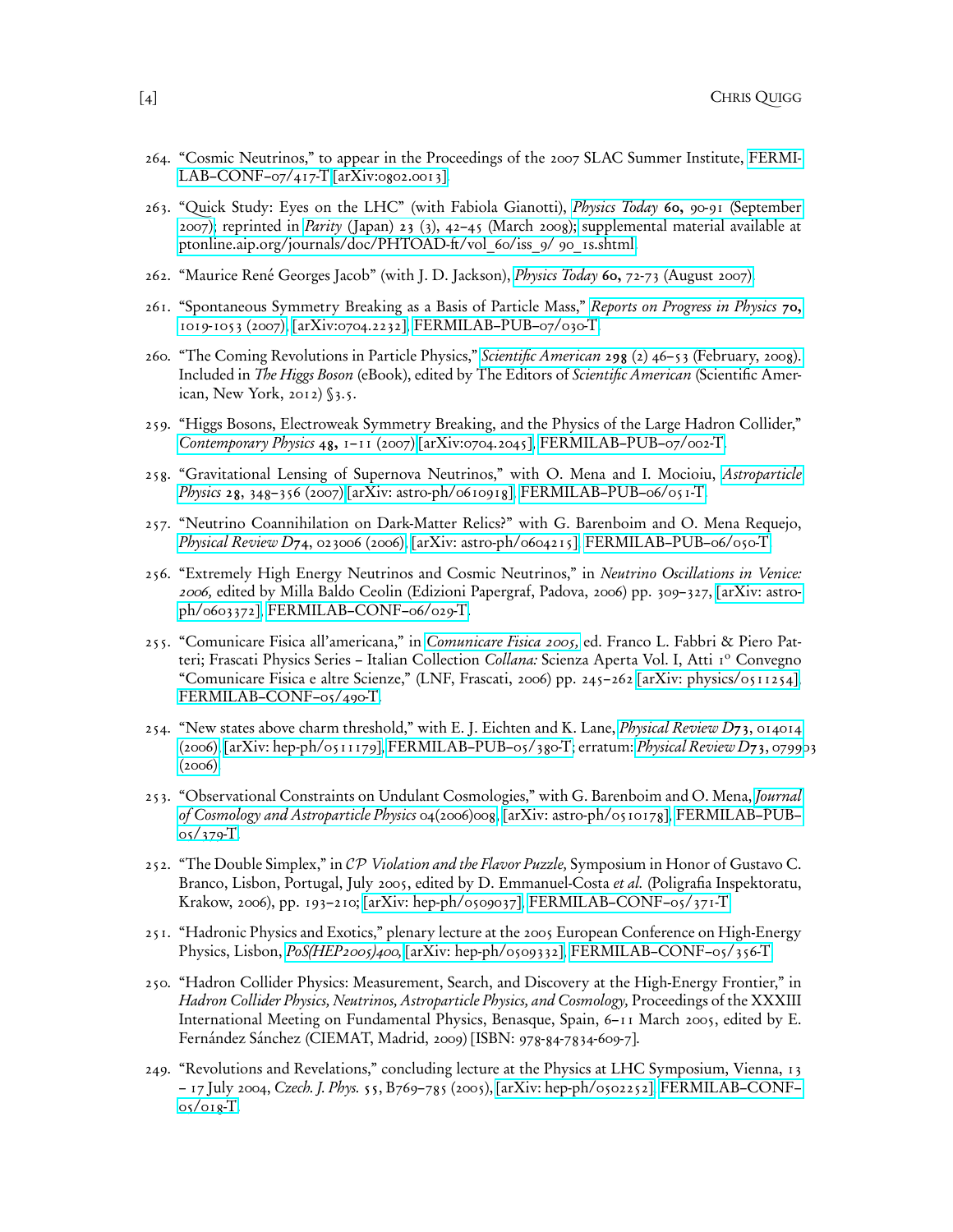- 248. "Nature's Greatest Puzzles," opening lecture at the XXXII SLAC Summer Institute, eConf [C040802](http://www.slac.stanford.edu/econf/C040802/papers/L001.PDF), Loo1 (2004), [\[arXiv: hep-ph/0502070\],](http://arXiv.org/abs/hep-ph/0502070) [FERMILAB–CONF–04/163-T.](http://fnalpubs.fnal.gov/archive/2004/conf/fermilab-conf-04-163-t.pdf)
- 247. "Diagnostic Potential of Cosmic-Neutrino Absorption Spectroscopy," with G. Barenboim and O. Mena Requejo, [Physical Review D](http://link.aps.org/abstract/PRD/v71/e083002)71, 083002 (2005), [\[arXiv: hep-ph/0412122\],](http://arXiv.org/abs/hep-ph/0412122) [FERMILAB–PUB–](http://fnalpubs.fnal.gov/archive/2004/pub/fermilab-pub-04-379-t.pdf) [04/379-T.](http://fnalpubs.fnal.gov/archive/2004/pub/fermilab-pub-04-379-t.pdf)
- 246. "Undulant Universe: Expansion with alternating eras of acceleration and deceleration," with G. Barenboim and O. Mena Requejo, *[Physical Review D](http://link.aps.org/abstract/PRD/v71/e063533)*71, 063533 (2005), [\[arXiv: astro-ph/0412010\],](http://arXiv.org/abs/astro-ph/0412010) FERMILAB-PUB-04/368-T.
- 245. "Theoretical Overview: The New Mesons," presented at the First Meeting of the APS Topical Group on Hadronic Physics, Fermilab, 24 – 26 October 2004, [Journal of Physics: Conference Series](https://dx.doi.org/doi:10.1088/1742-6596/9/1/001) 9, [1–10 \(2005\)](https://dx.doi.org/doi:10.1088/1742-6596/9/1/001) [\[arXiv: hep-ph/0411058\],](http://arXiv.org/abs/hep-ph/0411058) [FERMILAB–CONF–04/317-T.](http://fnalpubs.fnal.gov/archive/2004/conf/fermilab-conf-04-317-t.pdf)
- 244. "The Lost Tribes of Charmonium," presented at 6th International Conference on Hyperons, Charm & Beauty Hadrons, Chicago, 28 June – 3 July 2004, [Nucl. Phys. B \(Proc. Supp.\)](https://dx.doi.org/10.1016/j.nuclphysbps.2005.01.016) 142, 87– [97 \(2005\),](https://dx.doi.org/10.1016/j.nuclphysbps.2005.01.016) [\[arXiv: hep-ph/0407124\],](http://arXiv.org/abs/hep-ph/0407124) [FERMILAB–CONF–04/109-T.](http://fnalpubs.fnal.gov/archive/2004/conf/fermilab-conf-04-109-t.pdf)
- 243. "Mastering the Art of Show-and-Tell," Review of The Craft of Scientific Presentations: Critical Steps to Succeed and Critical Errors to Avoid, by Michael Alley and The Chicago Guide to Communicating Science, by Scott L. Montgomery,
- 242. "Beyond the Standard Model in Many Directions," in San Miguel Regla 2003, High-energy physics, Proceedings of the CERN–Latin-American School of High-Energy Physics, 1 – 14 June 2003, edited by N. Ellis, [CERN Yellow Report 2006–001](http://preprints.cern.ch/cernrep/2006/2006-001/2006-001.html) pp. 57–118, [\[arXiv: hep-ph/0404228\],](http://arXiv.org/abs/hep-ph/0404228) [FERMI-](http://fnalpubs.fnal.gov/archive/2004/conf/fermilab-conf-04-049-t.pdf)[LAB–CONF–04/049-T.](http://fnalpubs.fnal.gov/archive/2004/conf/fermilab-conf-04-049-t.pdf)
- 241. "Quarkonium: New Developments," in Les Rencontres de Physique de la Vallée d'Aoste: Results and Perspectives in Particle Physics, Frascati Physics Series No. 34, edited by M. Greco (INFN Laboratori Nazionali di Frascati, Frascati, 2004), p. 393–412; [\[arXiv: hep-ph/0403187\],](http://arXiv.org/abs/hep-ph/0403187) [FERMILAB–CONF–](http://fnalpubs.fnal.gov/archive/2004/conf/fermilab-conf-04-033-t.pdf) [04/033-T.](http://fnalpubs.fnal.gov/archive/2004/conf/fermilab-conf-04-033-t.pdf)
- 240. "Charmonium levels near threshold and the narrow state  $X(3872) \rightarrow \pi^{+}\pi^{-}J/\psi$ ," with E. J. Eichten and K. Lane, [Physical Review D](http://link.aps.org/abstract/PRD/v69/e094019)69, 094019 (2004), [\[arXiv: hep-ph/0401210\],](http://arXiv.org/abs/hep-ph/0401210) [FERMILAB–](http://fnalpubs.fnal.gov/archive/2004/pub/fermilab-pub-04-001-t.pdf) PUB-04/001-T.
- 239. "The Great Beyond," Lecture notes on Physics Beyond the Standard Model for the Latin-American School of High-Energy Physics, San Miguel Hidalgo, Mexico, 1 – 14 June 2003, [http://boudin.fnal.gov/˜quigg/CQSanMiguel.tgz.](http://boudin.fnal.gov/~quigg/CQSanMiguel.tgz)
- 238. "Particles and the Standard Model," chapter in [The New Physics: for the twenty-first century,](http://www.cambridge.org/catalogue/catalogue.asp?isbn=9780521140027) edited by Gordon Fraser (Cambridge University Press, Cambridge, 2006) pp. 86–118; paperbound edition  $(2009)$ .
- 237. "The Standard Model (Electroweak Theory)," Lecture notes for the European School of High-Energy Physics, Pylos, Greece, 27 August – 7 September 2002, [FERMILAB–FN-731](http://fnalpubs.fnal.gov/archive/2003/fn/fermilab-fn-0731.html) and [158 PDF](http://lutece.fnal.gov/Talks/CQPylos.pdf) [pages.](http://lutece.fnal.gov/Talks/CQPylos.pdf)
- 236. "Neutrino Observatories Can Characterize Cosmic Sources and Neutrino Properties" (with Gabriela Barenboim), [Physical Review D](http://link.aps.org/abstract/PRD/v67/e073024)67, 073024 (2003), [FERMILAB–PUB–03/018-T](http://fnalpubs.fnal.gov/archive/2003/pub/Pub-03-018-T.pdf) [\[arXiv: hep](http://arXiv.org/abs/hep-ph/0301220)[ph/0301220\].](http://arXiv.org/abs/hep-ph/0301220)
- 235. "The Next Generation of Science Policy-Makers," Science 299[, 511 \(2003\).](http://www.sciencemag.org/cgi/content/full/299/5606/511d)
- 234. "Higgs Boson," in 2004 McGraw-Hill Yearbook of Science and Technology, [AccessScience @McGraw-](https://dx.doi.org/10.1036/1097-8542.YB040100)[Hill;](https://dx.doi.org/10.1036/1097-8542.YB040100) revised 2006 for inclusion in the McGraw-Hill Encyclopedia of Science and Technology.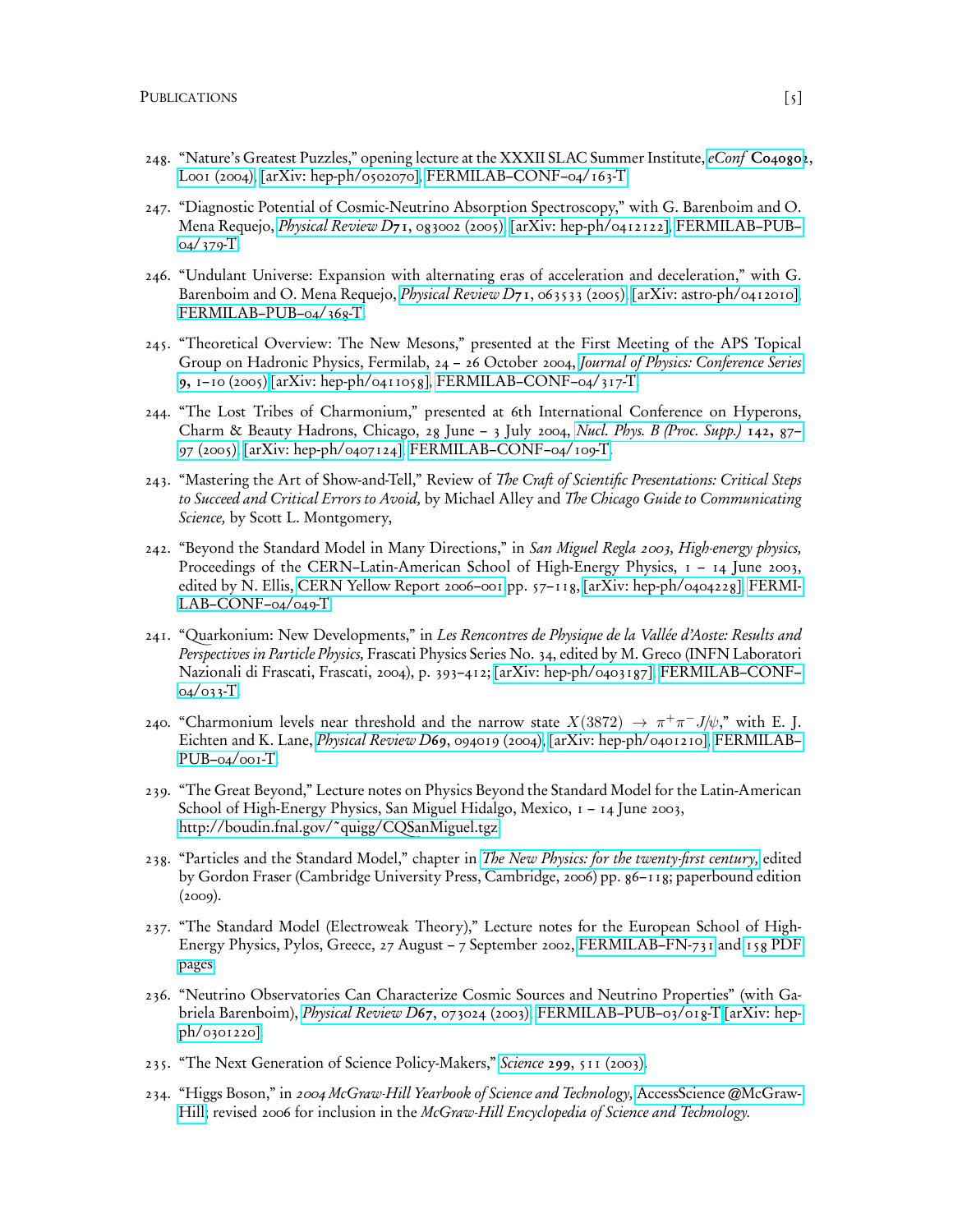- 233. "B-Meson Gateways to Missing Charmonium Levels" (with Estia J. Eichten and Kenneth Lane), [Physical Review Letters](http://link.aps.org/abstract/PRL/v89/p162002) 89, 162002 (2002), [FERMILAB–PUB–02/104-T](http://fnalpubs.fnal.gov/archive/2002/pub/Pub-02-104-T.pdf) [\[arXiv: hep-ph/0206018\].](http://arXiv.org/abs/hep-ph/0206018)
- 232. "Visions: The Coming Revolutions in Particle Physics," closing talk, in III International Symposium on LHC Physics and Detectors, Chia, Sardinia (Italy), October 25-27, 2001, edited by C. Bosio, R. Cashmore, D. Haidt, B. Saitta, J. Schukraft EPJdirect C, 4[\(S1\) \(2002\) 40;](http://www.springerlink.com/openurl.asp?genre=article&id=doi:10.1007/s1010502cs140) [FERMILAB–CONF–](http://fnalpubs.fnal.gov/archive/2002/conf/Conf-02-058-T.pdf)  $02/058$ -T [\[arXiv: hep-ph/0204075\].](http://arXiv.org/abs/hep-ph/0204075)
- 231. "Next Steps," closing talk, in Proceedings of Snowmass 2001: A Summer Study on the Future of Particle Physics, edited by Norman Graf (SLAC, Stanford, CA, 2002) [eConf C010630](http://www.slac.stanford.edu/econf/C010630/papers/C001.PDF) Coo1 (2002); [FERMILAB–CONF–02/049-T](http://fnalpubs.fnal.gov/archive/2002/conf/Conf-02-049-T.pdf) [\[arXiv: hep-ph/0204084\].](http://arXiv.org/abs/hep-ph/0204084)
- 230. "Why We Are Here," opening talk, in Proceedings of Snowmass 2001: A Summer Study on the Future of Particle Physics, edited by Norman Graf (SLAC, Stanford, CA, 2002) [eConf C010630](http://www.slac.stanford.edu/econf/C010630/papers/I001.PDF) I001 (2002); [FERMILAB–CONF–02/048-T](http://fnalpubs.fnal.gov/archive/2002/conf/Conf-02-048-T.pdf) [\[arXiv: hep-ph/0204083\].](http://arXiv.org/abs/hep-ph/0204083)
- 229. "Charges to the Snowmass 2001 Working Groups," Snowmass 2001 Organizing Committee, in Proceedings of Snowmass 2001: A Summer Study on the Future of Particle Physics, edited by Norman Graf (SLAC, Stanford, CA, 2002) [eConf C010630](http://www.slac.stanford.edu/econf/C010630/papers/I002.PDF) I002 (2002).
- 228. "Particle Physics—Future Directions," PAC2001, Proceedings of the 2001 Particle Accelerator Conference, edited by P. Lucas and S. Webber (IEEE, Piscataway, NJ, 2001), [p. 754;](http://accelconf.web.cern.ch/AccelConf/p01/PAPERS/FOPL001.PDF) [FERMILAB–](http://fnalpubs.fnal.gov/archive/2001/conf/Conf-01-360-T.pdf) [CONF–01/360-T](http://fnalpubs.fnal.gov/archive/2001/conf/Conf-01-360-T.pdf) [\[arXiv: hep-ph/0111274\].](http://arXiv.org/abs/hep-ph/0111274)
- 227. "The Beyond the Standard Model working group: Summary Report" (with G. Azuelos et al.), for the Workshop Physics at TeV Colliders, Les Houches, France, 21 May – 1 June 2001 [\[arXiv:](http://arXiv.org/abs/hep-ph/0204031) [hep-ph/0204031\].](http://arXiv.org/abs/hep-ph/0204031)
- 226. "The Electroweak Theory," in Flavor Physics for the Millennium: TASI 2000, edited by Jonathan L. Rosner (World Scientific, Singapore, 2001), pp. 3–67; [FERMILAB–CONF–01/001-T](http://fnalpubs.fnal.gov/archive/2001/conf/Conf-01-001-T.pdf) [\[arXiv:](http://arXiv.org/abs/hep-ph/0204104) [hep-ph/0204104\].](http://arXiv.org/abs/hep-ph/0204104)
- 225. "Physics at a neutrino factory" (with C. Albright et al.), [FERMILAB–FN–692](http://www-lib.fnal.gov/archive/2000/fn/FN-692.html) (May 2000) [\[arXiv:](http://arXiv.org/abs/hep-ex/0008064) [hep-ex/0008064\]](http://arXiv.org/abs/hep-ex/0008064) [SPIRES.](http://www.slac.stanford.edu/spires/find/hep/www?rawcmd=FIND+EPRINT+HEP-EX/0008064)
- 224. "Study of R-parity Violation at a  $\mu p$  Collider," with M. Carena, D. Choudhury and S. Raychaudhuri, [Physical Review D](http://link.aps.org/abstract/PRD/v62/e095010)62, 095010 (2000); [FERMILAB–PUB–00/114-T](http://fnalpubs.fnal.gov/archive/2000/pub/Pub-00-114-T.pdf) [\[arXiv: hep-ph/0006144\].](http://arXiv.org/abs/hep-ph/0006144)
- 223. "Professor Newton's Principles," Review of Thinking about Physics, by Roger G. Newton, [Science](http://www.sciencemag.org/cgi/content/full/288/5465/447) 288[, 447 \(2000\).](http://www.sciencemag.org/cgi/content/full/288/5465/447)
- 222. "Perspectives in High-Energy Physics," Review Lecture at the 1999 ICFA Instrumentation School, Istanbul, June 30, 1999, in Instrumentation in Elementary Particle Physics, edited by Sehban Kartal, [AIP Conference Proceedings 536 \(American Institute of Physics, Melville, NY, 2000\), pp. 165–191;](http://proceedings.aip.org/resource/2/apcpcs/536/1/165_1) [FERMILAB–CONF–00/041-T](http://fnalpubs.fnal.gov/archive/2000/conf/Conf-00-041-T.pdf) [\[arXiv: hep-ph/0002080\].](http://arXiv.org/abs/hep-ph/0002080)
- 221. "The State of the Standard Model," Opening talk at  $\mu\mu$  '99, December 15 17, 1999, in Physics Potential and Development of Muon Colliders and Neutrino Factories, edited by David B. Cline, [AIP Conference Proceedings 542 \(American Institute of Physics, Melville, NY, 2000\), pp. 3–28;](http://proceedings.aip.org/resource/2/apcpcs/542/1/3_1) FERMILAB-CONF-00/021-T [\[arXiv: hep-ph/0001145\].](http://arXiv.org/abs/hep-ph/0001145)
- 220. "CP Violation and Rare Decays," Summary talk at DAΦNE 99, Workshop on Physics and Experiments for DAΦNE, Frascati, November 14 – 17, 1999, in Physics and Detectors for DAΦNE, edited by S. Bianco, et al. (INFN Laboratori Nazionali di Frascati, Frascati, 1999), p. 751–782; [FERMILAB–CONF–00/002-T](http://fnalpubs.fnal.gov/archive/2000/conf/Conf-00-002-T .pdf) [\[arXiv: hep-ph/0001029\].](http://arXiv.org/abs/hep-ph/0001029)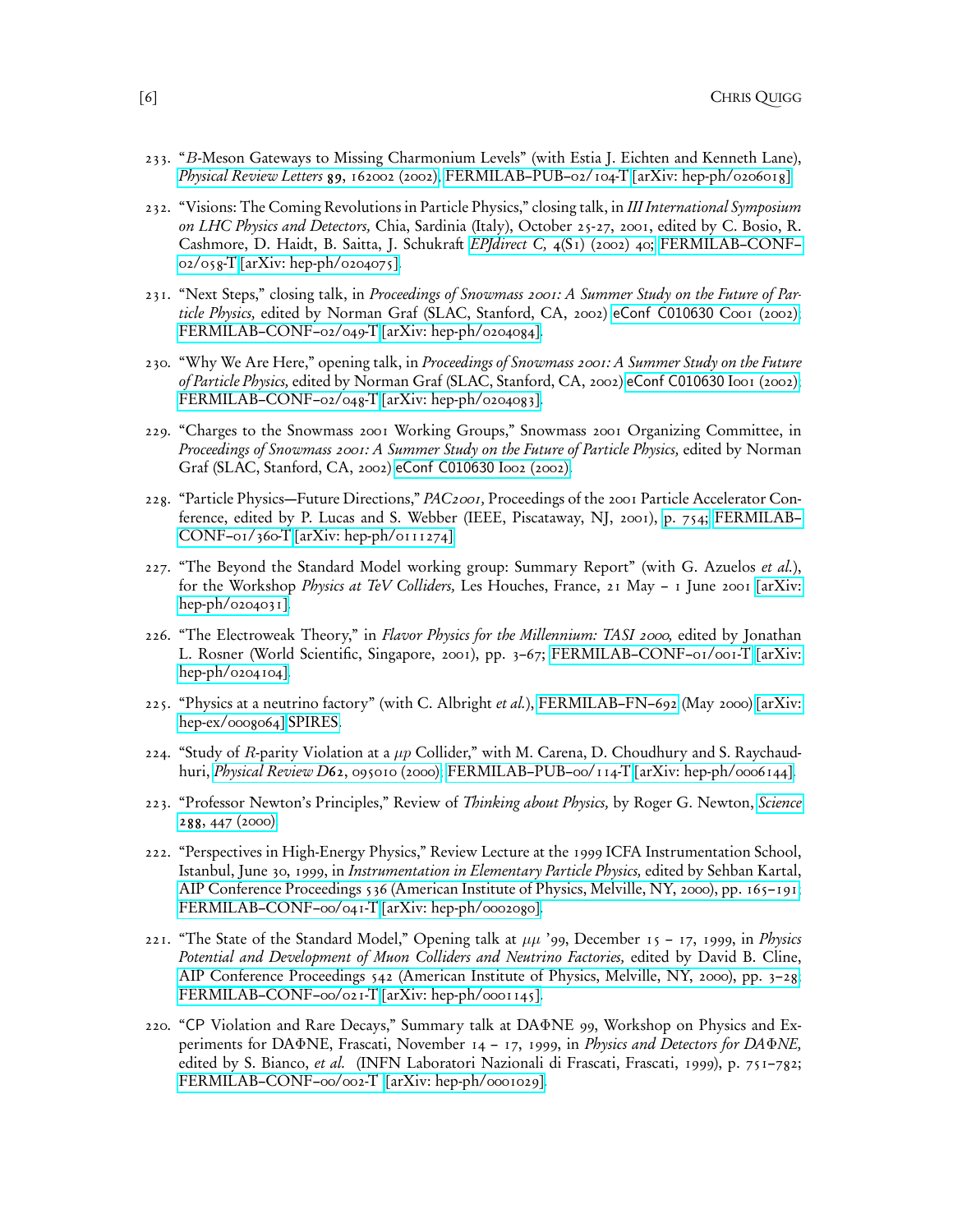- 219. "Questions of Identity," presented at νFact '99, the ICFA/ECFA Workshop on Neutrino Factories Based on Muon Storage Rings, Lyon, July 5 – 9, 1999, [Nuclear Instruments and Methods in Physics](http://www.elsevier.com/gej-ng/29/35/25/90/24/27/summary.html) Research A 451, [1–9 \(2000\);](http://www.elsevier.com/gej-ng/29/35/25/90/24/27/summary.html) [FERMILAB–CONF–99/233-T](http://fnalpubs.fnal.gov/archive/1999/conf/Conf-99-233-T.pdf) [\[arXiv: hep-ph/9908357\].](http://arXiv.org/abs/hep-ph/9908357)
- 218. "Electroweak Symmetry Breaking and the Higgs Sector," presented at the XXVII International Meeting on Fundamental Physics, Sierra Nevada (Granada), Spain,  $1 - 5$  February 1999, [Acta](http://th-www.if.uj.edu.pl/acta/vol30/abs/v30p2145.htm) [Physica Polonica B](http://th-www.if.uj.edu.pl/acta/vol30/abs/v30p2145.htm) 30, 2145 (1999); [FERMILAB–CONF–99/033-T](http://fnalpubs.fnal.gov/archive/1999/conf/Conf-99-033-T.pdf) [\[arXiv: hep-ph/9905369\].](http://arXiv.org/abs/hep-ph/9905369)
- 217. "Physics Opportunities in Fermilab's Futures," [FERMILAB–FN–676](http://fnalpubs.fnal.gov/archive/1999/fn/FN-676.html) (February 1999).
- 216. "Aesthetic Science," review of The Elegant Universe: Superstrings, Hidden Dimensions, and the Quest for the Ultimate Theory, by Brian Greene, Scientific American 280 [\(4\) 101 \(April, 1999\).](http://www.sciam.com/1999/0499issue/0499reviews1.html)
- 215. "Perspectives on Heavy Quark 98," in Workshop on Heavy Quarks, edited by Harry W. K. Cheung and Joel N. Butler, [AIP Conference Proceedings 459 \(American Institute of Physics, Melville, NY,](http://link.aip.org/link/doi/10.1063/1.57777) [1999\), pp. 485–504;](http://link.aip.org/link/doi/10.1063/1.57777) [FERMILAB–PUB–98/390-T](http://fnalpubs.fnal.gov/archive/1998/pub/Pub-98-390-T.pdf) [\[arXiv: hep-ph/9812299\].](http://arXiv.org/abs/hep-ph/9812299)
- 214. "The Man Who Loved Ideas," review of *The Meaning of It All: Thoughts of a Citizen Scientist*, by Richard P. Feynman, FermiNews, [July 17, 1998, p. 6.](http://www.fnal.gov/pub/ferminews/FermiNews98-07-17.pdf)
- 213. "Neutrino Interactions at Ultrahigh Energies," with Raj Gandhi, Mary Hall Reno, and Ina Sarcevic, [Physical Review D](http://link.aps.org/abstract/PRD/v58/e093009)58, 093009 (1998); [FERMILAB–PUB–98/087-T](http://fnalpubs.fnal.gov/archive/1998/pub/Pub-98-087-T.pdf) [\[arXiv: hep-ph/9807264\].](http://arXiv.org/abs/hep-ph/9807264)
- 212. "Manifestations of R-Parity Violation in Ultrahigh-Energy Neutrino Interactions," with M. Carena, D. Choudhury, and S. Lola, [Physical Review D](http://link.aps.org/abstract/PRD/v58/e095003)58, 095003 (1998); [FERMILAB–PUB–98/088-T](http://fnalpubs.fnal.gov/archive/1998/pub/Pub-98-088-T.pdf)  $\left[$ arXiv: hep-ph/9804380].
- 211. "Physics with a Millimole of Muons," in Workshop on Physics at the First Muon Collider and at the Front End of a Muon Collider, Fermilab, November 1997, edited by S. Geer and R. Raja, [AIP](http://proceedings.aip.org/resource/2/apcpcs/435/1/242_1) [Conference Proceedings 435 \(American Institute of Physics, Melville, NY, 1998\), pp. 242–257;](http://proceedings.aip.org/resource/2/apcpcs/435/1/242_1) [FERMILAB–CONF–98/073-T](http://fnalpubs.fnal.gov/archive/1998/conf/Conf-98-073-T.pdf) [\[arXiv: hep-ph/9803326\].](http://arXiv.org/abs/hep-ph/9803326)
- 210. "Hadron Colliders: the Top Quark and Higgs Boson," in Physics Potential and Development of  $\mu\mu$ Colliders, 4th International Conference, San Francisco, December 1997, edited by David B. Cline, [AIP Conference Proceedings 441 \(American Institute of Physics, Melville, NY, 1998\), pp. 57–71;](http://proceedings.aip.org/resource/2/apcpcs/441/1/57_1) [FERMILAB–CONF–98/059-T](http://fnalpubs.fnal.gov/archive/1998/conf/Conf-98-059-T.pdf) [\[arXiv: hep-ph/9802320\].](http://arXiv.org/abs/hep-ph/9802320)
- 209. "Realizing the Potential of Quarkonium," in Twenty Beautiful Years of Bottom Physics, Illinois Institute of Technology, June 29–July 2, 1997, edited by R. A. Burnstein, D. M. Kaplan, and H. A. Rubin, [AIP Conference Proceedings 424 \(American Institute of Physics, Melville, NY, 1998\),](http://proceedings.aip.org/resource/2/apcpcs/424/1/173_1) [pp. 173–188;](http://proceedings.aip.org/resource/2/apcpcs/424/1/173_1) [FERMILAB–CONF–97/266-T](http://fnalpubs.fnal.gov/archive/1997/conf/Conf-97-266-T.pdf) [\[arXiv: hep-ph/9707493\].](http://arXiv.org/abs/hep-ph/9707493)
- 208. "Neutrino Interaction Cross Sections," in Proceedings of the Workshop on Cosmic Neutrinos: Origin, Production, and Detection, Marseille, France, June 2–3, 1997 (CPPM, Marseille, 1997); [FERMILAB–](http://fnalpubs.fnal.gov/archive/1997/conf/Conf-97-158-T.pdf) [CONF–97/158-T.](http://fnalpubs.fnal.gov/archive/1997/conf/Conf-97-158-T.pdf)
- 207. "Hadron Colliders, the Top Quark, and the Higgs Sector," in Advanced School on Electroweak Theory, Maó, Menorca, Spain, June 17–21, 1996, edited by D. Espriu and A. Pich (World Scientific, Singapore, 1998), p. 115; [FERMILAB–CONF–97/157-T](http://fnalpubs.fnal.gov/archive/1997/conf/Conf-97-157-T.pdf) [\[arXiv: hep-ph/9707508\].](http://arXiv.org/abs/hep-ph/9707508)
- 206. "The Feel of the Atelier," [Review](http://lutece.fnal.gov/Reviews/WeinbergAtelier.html) of The Quantum Theory of Fields: Volume 2, Modern Applications, by Steven Weinberg, Science 275, 938 (1997); title changed in journal to "A Physical Atelier."
- 205. "Elementary Particles: Yesterday, Today, and Tomorrow," Stanford Linear Accelerator Center *Beam Line* 27, [\(1\) 22 \(Spring 1997\).](http://www.slac.stanford.edu/pubs/beamline/27/1/27-1-quigg.pdf)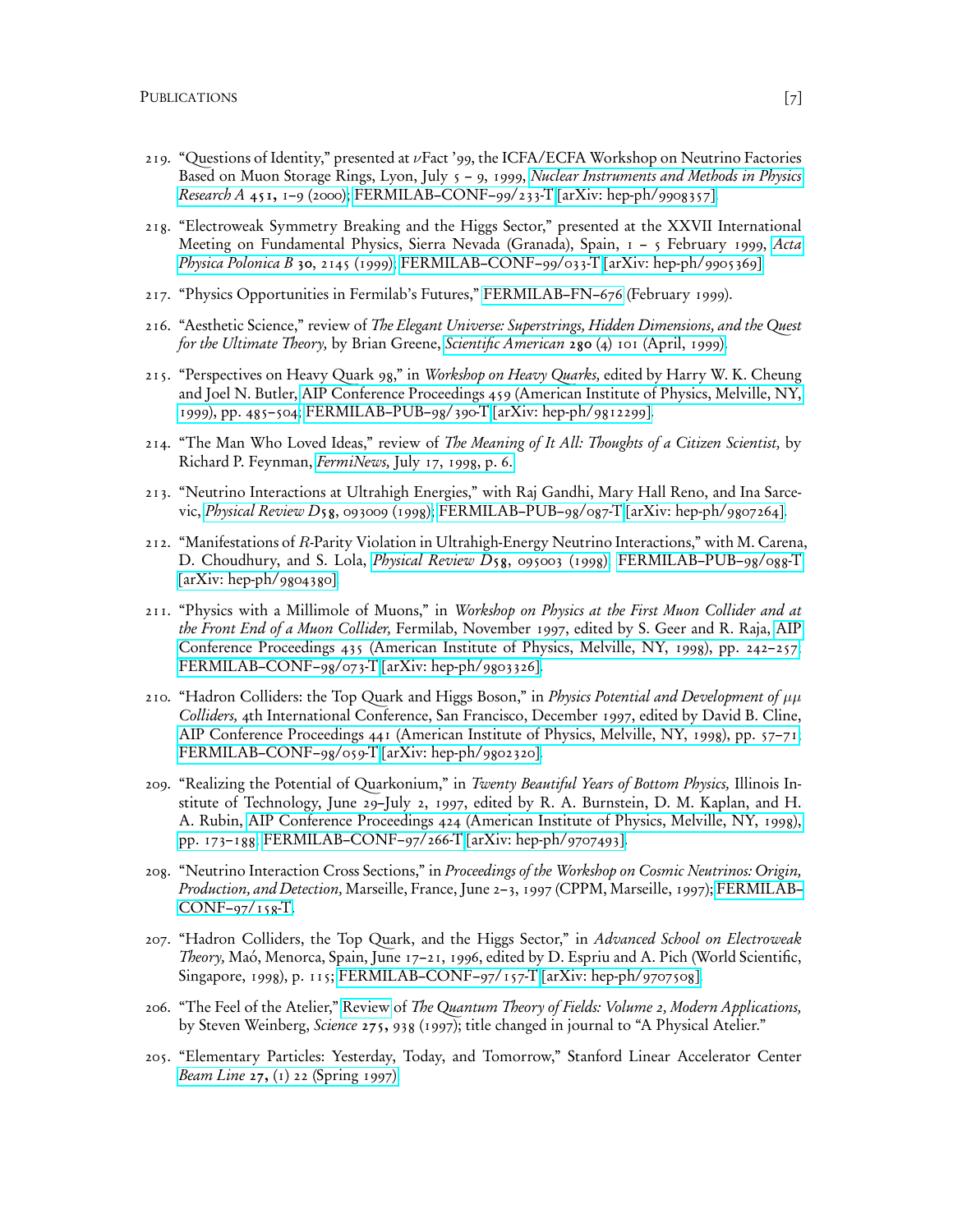- 204. "Detecting Neutrinos from AGNs and Topological Defects with Neutrino Telescopes," (with Raj Gandhi, Mary Hall Reno, and Ina Sarcevic), contribution to DPF'96, in *DPF'96: Proceedings*, edited by K. Heller, J. K. Nelson, D. Reeder (World Scientific, Singapore,1998), p. ??? [\[arXiv:](http://arXiv.org/abs/hep-ph/9609516) [hep-ph/9609516\].](http://arXiv.org/abs/hep-ph/9609516)
- 203. "Top Priorities: Questions for Snowmass '96," in New Directions for High-Energy Physics (Snowmass 96), edited by D.G. Cassel, L. Trindle Gennari, R.H. Siemann (Stanford Linear Accelerator Center, 1997), [p. 782;](http://www.slac.stanford.edu/pubs/snowmass96/PDF/STC121.PDF) [FERMILAB–CONF–96/215-T](http://fnalpubs.fnal.gov/archive/1996/conf/Conf-96-215-T.pdf) [\[arXiv: hep-ph/9704321\].](http://arXiv.org/abs/hep-ph/9704321)
- 202. "Top–ology," Phys. Today 50[, 20 \(May, 1997\);](https://doi.org/10.1063/1.881890) extended version circulated as [FERMILAB–PUB–](http://fnalpubs.fnal.gov/archive/1997/pub/Pub-97-091-T.pdf) [97/091-T](http://fnalpubs.fnal.gov/archive/1997/pub/Pub-97-091-T.pdf) [\[arXiv: hep-ph/9704332\].](http://arXiv.org/abs/hep-ph/9704332)
- 201. "Ultrahigh-Energy Neutrino Interactions and Neutrino Telescope Event Rates," (with Raj Gandhi, Mary Hall Reno, and Ina Sarcevic), in Neutrino mass, dark matter, gravitational waves, monopole condensation, and light cone quantization, edited by Behram N. Kursunoglu, Stephan L. Mintz, Arnold Perlmutter. (Plenum Press, New York, 1996), p. 121-130 [\[arXiv: hep-ph/9604276\].](http://arXiv.org/abs/hep-ph/9604276)
- 200. "New Predictions for Neutrino Telescope Event Rates," (with Raj Gandhi, Mary Hall Reno, and Ina Sarcevic), in Proceedings of the Fourth International Workshop on Theoretical and Phenomenolog-ical Aspects of Underground Physics, edited by A. Morales, J. Morales, and J. A. Villar, [Nucl. Phys. B](https://dx.doi.org/10.1016/0920-5632(96)00295-2) [\(Proc. Supp.\)](https://dx.doi.org/10.1016/0920-5632(96)00295-2) 48, 475 (1996)
- 199. "Ultrahigh-Energy Neutrino Interactions," (with Raj Gandhi, Mary Hall Reno, and Ina Sarcevic), [Astroparticle Physics](https://dx.doi.org/10.1016/0927-6505(96)00008-4) 5,  $g_1$  (1996); [FERMILAB–PUB–95/221-T](http://fnalpubs.fnal.gov/archive/1995/pub/Pub-95-221-T.pdf) and CLNS 95/1357 [\[arXiv: hep](http://arXiv.org/abs/hep-ph/9512364)[ph/9512364\].](http://arXiv.org/abs/hep-ph/9512364)
- 198. "Particle Physics: Themes and Challenges," in Physics at the Frontiers of the Standard Model, Proceedings of the Second Rencontres du Vietnam, October 1995, edited by Nguyên van Hiêu and Jean Trân Thanh Van (Éditions Frontières, Gif-sur-Yvette, 1996), p. 3–14; [FERMILAB–CONF–95/353-](http://fnalpubs.fnal.gov/archive/1995/conf/Conf-95-353-T.pdf)  $T$  [\[arXiv: hep-ph/9511438\].](http://arXiv.org/abs/hep-ph/9511438)
- 197. "Discovery of the Top Quark," in [Physics News in 1995,](http://lutece.fnal.gov/Papers/PhysNews95.html) edited by P. F. Schewe and B. P. Stein (American Institute of Physics, College Park, MD, 1996), p. 56.
- 196. "Small-x Parton Densities from HERA and the Ultrahigh-Energy Neutrino-Nucleon Cross Sections," (with Raj Gandhi, Mary Hall Reno, and Ina Sarcevic), University of Arizona preprint AZPH–TH/95-17, contribution to the VII Rencontres de Blois, Frontiers in Strong Interactions / Sixth International Conference on Elastic and Diffractive Scattering, June 1995 [\[arXiv: hep](http://arXiv.org/abs/hep-ph/9510295)[ph/9510295\].](http://arXiv.org/abs/hep-ph/9510295)
- 195. "Top–ology," in Proceedings of the LISHEP95 cbt Workshop, Rio de Janeiro, February 1995, edited by F. Caruso, et al. (Éditions Frontières, Gif-sur-Yvette, France, 1996), p. 409–426; [FERMILAB–](http://fnalpubs.fnal.gov/archive/1995/pub/Pub-95-139-T.pdf) [PUB–95/139-T](http://fnalpubs.fnal.gov/archive/1995/pub/Pub-95-139-T.pdf) [\[arXiv: hep-ph/9507257\].](http://arXiv.org/abs/hep-ph/9507257)
- 194. "Quarkonium Wave Functions at the Origin," (with Estia J. Eichten), *[Physical Review D](http://link.aps.org/abstract/PRD/v52/e1726)*52, 1726 [\(1995\);](http://link.aps.org/abstract/PRD/v52/e1726) [FERMILAB–PUB–95/045-T](http://fnalpubs.fnal.gov/archive/1995/pub/Pub-95-045-T.pdf) [\[arXiv: hep-ph/9503356\].](http://arXiv.org/abs/hep-ph/9503356)
- 193. "Quark top afeta o mundo à nossa volta," in Jornal da Ciência Hoje (Brasil), 10 February 1995, p. 5; [\[English original\].](http://www.lafex.cbpf.br/lishep95/GeneralInfo/Topmatters.html)
- 192. ["A Little Bit of the Gods,"](http://lutece.fnal.gov/Notes/SplashGods.pdf) Presented at the International Symposium and Tribute in Honor of Robert R. Wilson on His goth Birthday Celebrating an Era of Courage and Creativity, Fermi National Accelerator Laboratory, March 4, 1994, under the title, "Golden Ages."
- 191. "Conclusions and Perspectives," in The Heart of the Matter: from nuclear interactions to quark gluon dynamics, Proceedings of the Sixth Rencontres de Blois, Au Cœur de la Matière, June 20–25, 1994, edited by J.-F. Mathiot and J. Trân Than Vân (Éditions Frontières, Gif-sur-Yvette, 1995), p. 361– 375; [FERMILAB–CONF–94/230-T.](http://fnalpubs.fnal.gov/archive/1994/conf/Conf-94-230-T.pdf)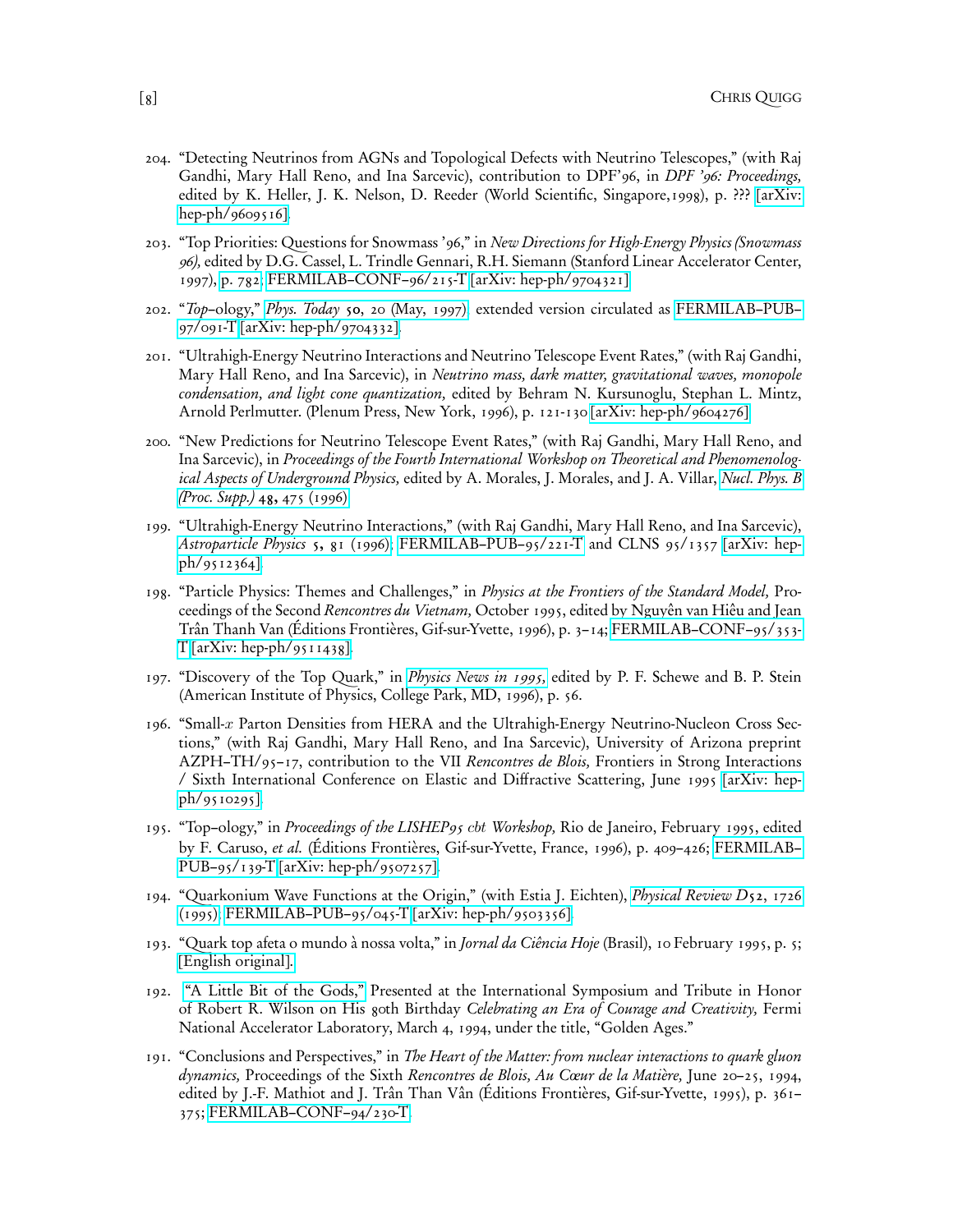- 190. "Top Quark Matters," in Proceedings of the 1994 International Conference on High Energy Physics, ed. Peter J. Bussey and Ian G. Knowles (Institute of Physics, London, 1995), p. 1185; [FERMILAB–](http://fnalpubs.fnal.gov/archive/1994/conf/Conf-94-225-T.pdf) [CONF–94/225-T.](http://fnalpubs.fnal.gov/archive/1994/conf/Conf-94-225-T.pdf)
- 189. "Orbitally Excited Heavy-Light Mesons Revisited," (with Estia J. Eichten and Christopher T. Hill), in The Future of High-Sensitivity Charm Experiments, Proceedings of the CHARM2000 Workshop, Fermilab, June 1994, edited by D. M. Kaplan and S. Kwan, [FERMILAB–CONF–94/190,](http://fnalpubs.fnal.gov/archive/1994/conf/Conf-94-190.pdf) p. 355; [FERMILAB–CONF–94/118-T.](http://fnalpubs.fnal.gov/archive/1994/conf/Conf-94-118-T.pdf)
- 188. "Spectra of Heavy-Light Mesons" (with Estia J. Eichten and Christopher T. Hill), in The Future of High-Sensitivity Charm Experiments, Proceedings of the CHARM2000 Workshop, Fermilab, June 1994, edited by D. M. Kaplan and S. Kwan, [FERMILAB–CONF–94/190,](http://fnalpubs.fnal.gov/archive/1994/conf/Conf-94-190.pdf) p. 345; [FERMILAB–](http://fnalpubs.fnal.gov/archive/1994/conf/Conf-94-117-T.pdf) [CONF–94/117-T.](http://fnalpubs.fnal.gov/archive/1994/conf/Conf-94-117-T.pdf)
- 187. "A View of the Particle World," Review of Conceptual Foundations of Modern Particle Physics, by Robert E. Marshak, Science 264[, 1952 \(1994\).](http://links.jstor.org/sici?sici=0036-8075%2819940624%293%3A264%3A5167%3C1952%3AAVOTPW%3E2.0.CO%3B2-K)
- 186. "Misrepresentation and Fantasy" (Letter to the Editor, with Robert N. Cahn and J. David Jackson), Science 264[, 185 \(1994\).](http://links.jstor.org/sici?sici=0036-8075%2819940408%293%3A264%3A5156%3C185%3AMAF%3E2.0.CO%3B2-L)
- 185. "Supercollider Physics," in Les Rencontres de Physique de la Vallée d'Aoste: Results and Perspectives in Particle Physics, La Thuile, Aosta Valley, March 6–14, 1994, edited by M. Greco (Éditions Frontières, Gif-sur-Yvette, 1994), p. 721; [FERMILAB–CONF–94/077-T.](http://fnalpubs.fnal.gov/archive/1994/conf/Conf-94-077-T.pdf)
- 184. "Truth in Super Collider Criticism" (Letter to the Editor, with Robert N. Cahn and J. David Jackson), Science 263[, 902 \(1994\).](http://links.jstor.org/sici?sici=0036-8075%2819940218%293%3A263%3A5149%3C902%3ATISCC%3E2.0.CO%3B2-1)
- 183. "Mesons with Beauty and Charm: Spectroscopy" (with Estia J. Eichten), [Physical Review D](http://link.aps.org/abstract/PRD/v49/e5845)49, [5845 \(1994\);](http://link.aps.org/abstract/PRD/v49/e5845) [FERMILAB–PUB–94/032-T](http://fnalpubs.fnal.gov/archive/1994/pub/Pub-94-032-T.pdf) [\[arXiv: hep-ph/9402210\].](http://arXiv.org/abs/hep-ph/9402210)
- 182. "B<sub>c</sub>," in Proceedings of the Workshop on B Physics at Hadron Accelerators, Snowmass, Colorado, edited by P. McBride and C. S. Mishra, SSCL-SR-1225 / [FERMILAB–CONF–93/267,](http://fnalpubs.fnal.gov/archive/1993/conf/Conf-93-267.pdf) p. 439; [FERMILAB–CONF–93/265-T.](http://fnalpubs.fnal.gov/archive/1993/conf/Conf-93-265-T.pdf)
- 181. "B<sup>∗</sup>\* Properties," in Proceedings of the Workshop on B Physics at Hadron Accelerators, Snowmass, Colorado, edited by P. McBride and C. S. Mishra, SSCL-SR-1225 / [FERMILAB–CONF–93/267,](http://fnalpubs.fnal.gov/archive/1993/conf/Conf-93-267.pdf) p. 443; [FERMILAB–CONF–93/257-T.](http://fnalpubs.fnal.gov/archive/1993/conf/Conf-93-257-T.pdf)
- 180. "Properties of Orbitally Excited Heavy-Light Mesons" (with Estia J. Eichten and Christopher T. Hill), [Physical Review Letters](http://link.aps.org/abstract/PRL/v71/p4116) 71, 4116 (1993); [FERMILAB–PUB–93/255-T](http://fnalpubs.fnal.gov/archive/1993/pub/Pub-93-255-T.pdf) [\[arXiv: hep-ph/9308337\].](http://arXiv.org/abs/hep-ph/9308337)
- 179. "Flavor Asymmetry of the Nucleon Sea: Consequences for Dilepton Production" (with Estia J. Eichten and Ian Hinchliffe), [Physical Review D](http://link.aps.org/abstract/PRD/v47/eR747)47, R747 (1993); [FERMILAB–PUB–92/264-T](http://fnalpubs.fnal.gov/archive/1992/pub/Pub-92-264-T.pdf)  $\left[$ arXiv: hep-ph/9210239].
- 178. "Flavor Asymmetry in the Light-Quark Sea of the Nucleon" (with Estia J. Eichten and Ian Hinchliffe), [Physical Review D](http://link.aps.org/abstract/PRD/v45/e2269)45, 2269 (1992); [FERMILAB–PUB–91/272-T.](http://fnalpubs.fnal.gov/archive/1991/pub/Pub-91-272-T.pdf)
- 177. "Conference Summary," in '91 High Energy Hadronic Interactions, Proceedings of the XXVI Rencontres de Moriond, Les Arcs (Savoie) France, March 17 – 22, 1991, edited by J. Tran Thanh Van (Éditions Frontières, Gif-sur-Yvette, France, 1991), p. 503–518; [FERMILAB–CONF–91/146-T.](http://fnalpubs.fnal.gov/archive/1991/conf/Conf-91-146-T.pdf)
- 176. "Gauge Boson Dynamics," in Beyond the Standard Model II, edited by Kimball A. Milton, Ronald Kantowski, and Mark A. Samuel (World Scientific, Singapore, 1991), p. 186-197; [FERMILAB–](http://fnalpubs.fnal.gov/archive/1991/pub/Pub-91-058-T.pdf)  $PUB-91/058-T$ .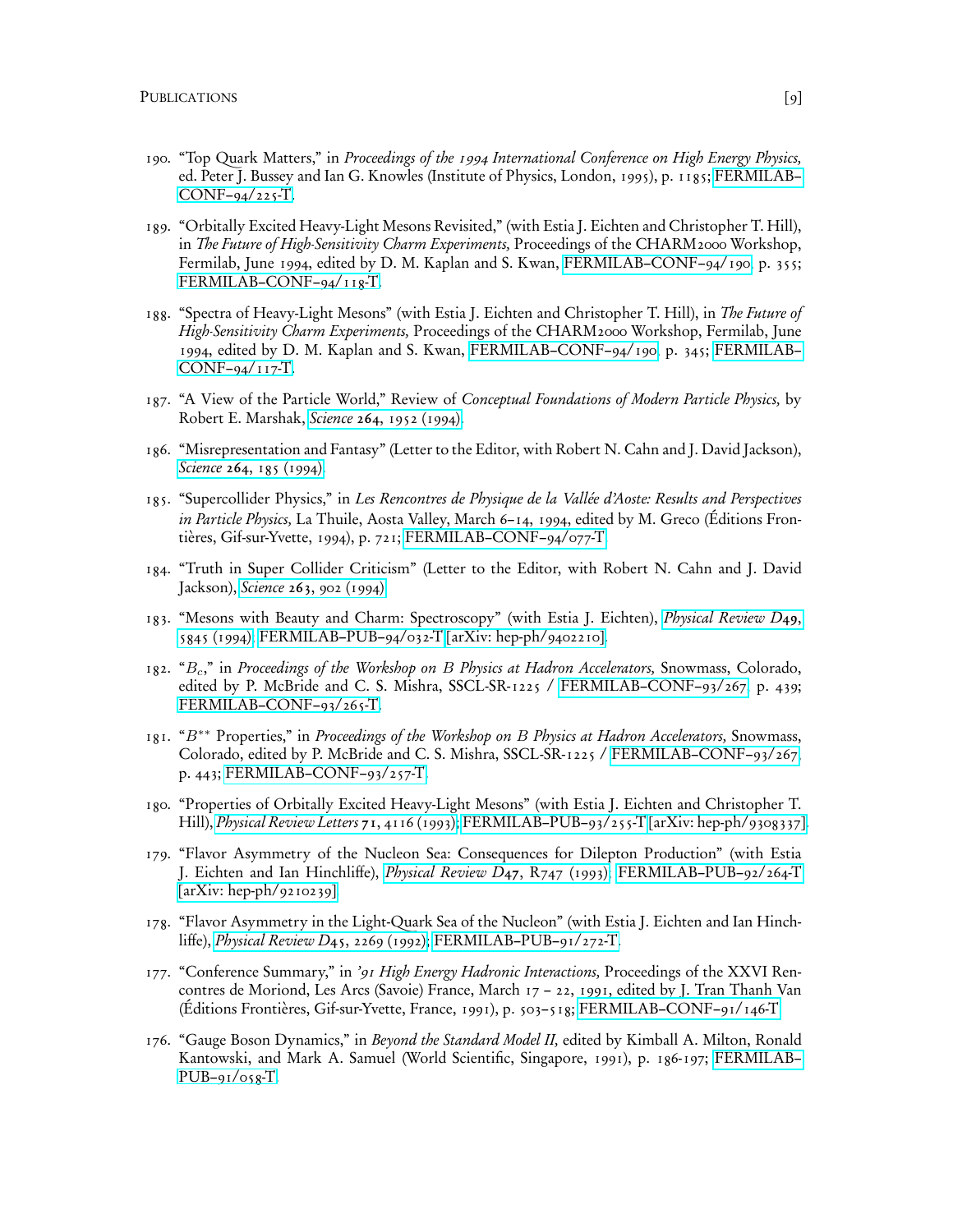- 175. "Hadron Supercolliders: The 1-TeV Scale and Beyond," in TeV Physics, CCAST (World Laboratory) Symposium/Workshop Proceedings Volume 8, edited by Tao Huang, et al. (Gordon and Breach, London, 1991), p. 371; [LBL-29453.](http://www-lib.kek.jp/cgi-bin/kiss_prepri?KN=199009205&OF=4.)
- 174. "Report of the 1990 High Energy Physics Advisory Panel Subpanel on SSC Physics" (with Sidney D. Drell, et al.), DOE/ER-0434 (January, 1990).
- 173. "The Physics Program of the SSC," in Proceedings of the Workshop on Tracking Systems for the Superconducting Super Collider, Vancouver, July 24-28, 1989, p. A23.
- 172. "SSC Status Report," in New Results in Hadronic Interactions, proceedings of the XXIV Rencontres de Moriond, Les Arcs, France, March 12-18, 1989, edited by J. Tran Thanh Van (Éditions Frontières, Gif-sur-Yvette, France, 1990), p. 145.
- 171. "Uses of Particle Identification for Supercollider Physics," in Proceedings of the Symposium on Particle Identification at High-Luminosity Hadron Colliders, Fermilab, April 5-7, 1989, edited by Treva J. Gourlay and Jorge G. Morfín (Fermilab, Batavia, Illinois, 1989), p. 3; [SSC-221.](http://www-lib.kek.jp/cgi-bin/kiss_prepri?KN=198907378&OF=4.)
- 170. "The Superconducting Super Collider: A New Instrument for Particle Physics," in International Research Facilities, Proceedings of the IV European Physical Society Seminar, Zagreb, Yugoslavia, March 17-19, 1989, edited by Ivo Slaus (European Physical Society, Ruder Boskovic Institute, Zagreb, 1989), p. 69.
- 169. "Quantum Fieldwork" (with Kate Metropolis), review of Beamtimes and Lifetimes, by Sharon Traweek, Nature 338[, 215 \(1989\).](https://dx.doi.org/10.1038/338215a0)
- 168. "Opening the High-Energy Frontier," in Hadronic Matter in Collision, Tucson, October 6–12, 1988, edited by P. Carruthers and J. Rafelski (World Scientific, Singapore, 1989). p. 3; [SSC-199.](http://www-lib.kek.jp/cgi-bin/kiss_prepri?KN=198902295&OF=4.)
- 167. "Prospects at High Energies," in Neutrino '88, Proceedings of the 13th International Conference on Neutrino Physics and Astrophysics, Tufts University, Medford, Massachusetts, June 7–11, 1988, edited by J. Schneps, et al. (World Scientific, Singapore, 1989), p. 792; [SSC-193.](http://www-lib.kek.jp/cgi-bin/kiss_prepri?KN=198812232&OF=4.)
- 166. "Introductory Remarks," in Appraising the Ring: Statements in Support of the Superconducting Super Collider, compiled and introduced by Leon M. Lederman and Chris Quigg (Universities Research Association, Washington, 1988), pp. xix–xxv.
- 165. Appraising the Ring: Statements in Support of the Superconducting Super Collider, compiled and introduced by Leon M. Lederman and Chris Quigg (Universities Research Association, Washington, 1988); [review in Science 242, [1586 \(1988\)\].](http://links.jstor.org/sici?sici=0036-8075%2819881216%293%3A242%3A4885%3C1585%3ASOBOI%3E2.0.CO%3B2-I)
- 164. "Report of the High Energy Physics Advisory Panel Subpanel on Future Modes of Experimental Research in High Energy Physics" (with Sam B. Treiman, et al.), DOE/ER-0380 ( July, 1988).
- 163. "La Physique des Supercollisionneurs," Conférence donnée le 16 novembre 1987 au Collège de France, Paris, sous le titre "La Physique à 40 TeV au Supercollisionneur Proton-Proton", included in The Third Bernard Gregory Lectures, CERN Yellow Report 89-11.
- 162. "Supercollider Physics," Bernard Gregory Lecture given at Collège de France, Paris, November 16, 1987 as "La Physique à 40 TeV au Supercollisionneur Proton-Proton," [SSC-191;](http://www-lib.kek.jp/cgi-bin/kiss_prepri?KN=198812230&OF=4.) included in Physics of Particle Accelerators, edited by Melvin Month and Margaret Dienes, [AIP Conference Proceedings](http://proceedings.aip.org/resource/2/apcpcs/184/2/2255_1) [184 \(American Institute of Physics, Melville, NY, 1989\), vol. 2, pp. 2255–2279;](http://proceedings.aip.org/resource/2/apcpcs/184/2/2255_1) and in The Third Bernard Gregory Lectures, CERN Yellow Report 89-11.
- 161. "Heavy Flavors '87: Conference Summary," in Proceedings of the International Symposium on the Production and Decay of Heavy Flavors, edited by E. Bloom and A. Fridman, Annals of the New York Academy of Sciences 535, 617 (1988).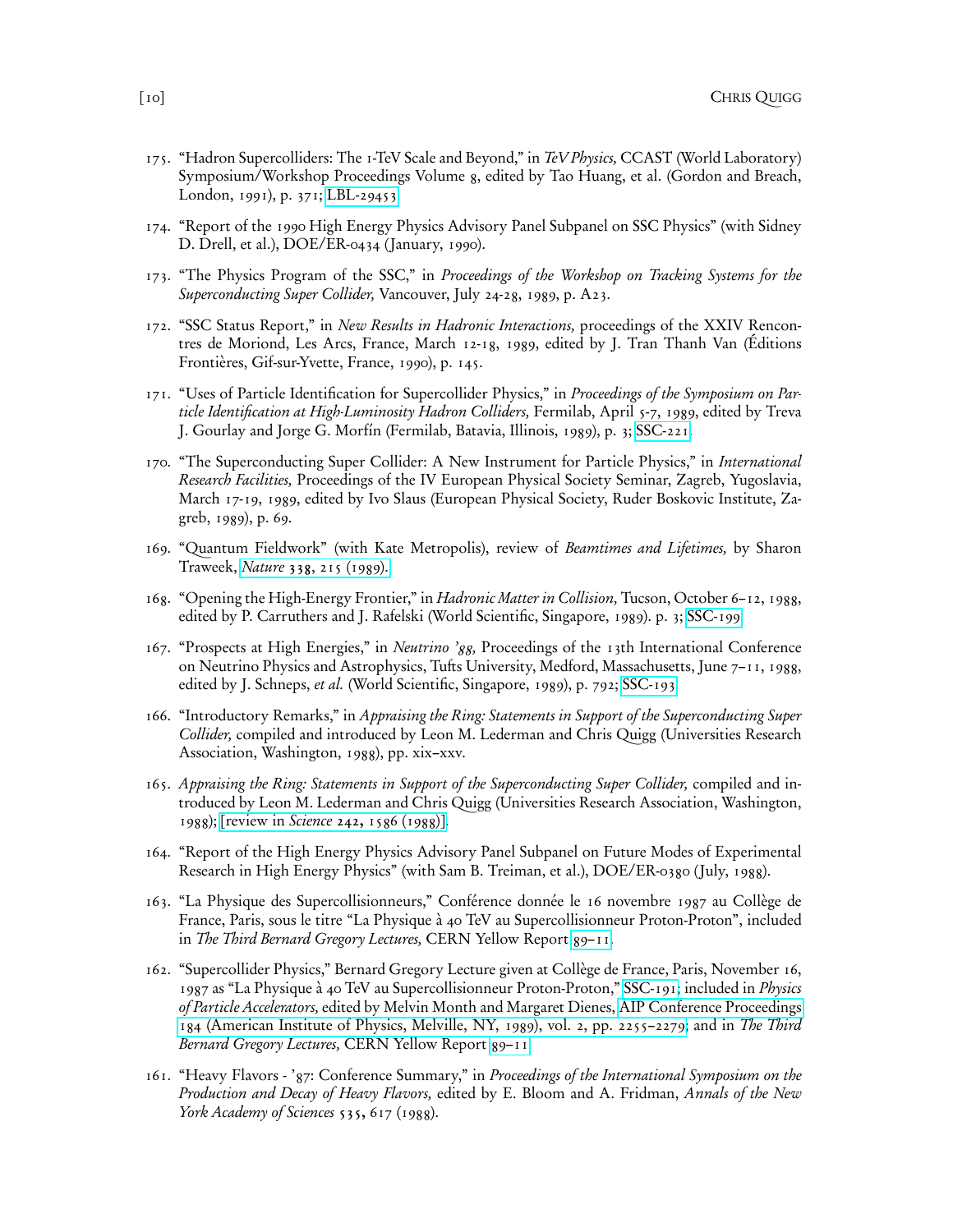- 160. "Du Supercollisionneur," Conférence donnée le 18 novembre 1987 à l'Ecole Polytechnique de Palaiseau, sous le titre "La Physique des Particules: découvertes, éclaircissements, outils", included in The Third Bernard Gregory Lectures, CERN Yellow Report [89–11.](http://www-lib.kek.jp/cgi-bin/kiss_prepri?KN=199003392&OF=4.)
- 159. "Supercollider!" Bernard Gregory Lecture given at Ecole Polytechnique de Palaiseau, November 18, 1987 as "La Physique des Particules: découvertes, éclaircissements, outils," included in The Third Bernard Gregory Lectures, CERN Yellow Report 89-11; [SSC-192.](http://www-lib.kek.jp/cgi-bin/kiss_prepri?KN=198812231&OF=4.)
- 158. "Principle approach," review of Longing for the Harmonies, by Frank Wilczek and Betsy Devine, Nature 333[, 220 \(1988\).](https://dx.doi.org/10.1038/333220a0)
- 157. "The Significance of the 1-TeV Scale," Bernard Gregory Lecture given at CERN, November 19, 1987, included in The Third Bernard Gregory Lectures, CERN Yellow Report 89-11; [SSC-158.](http://www-lib.kek.jp/cgi-bin/kiss_prepri?KN=198803215&OF=4.)
- 156. "Hadron Colliders Beyond the  $Z^0$ ," in Looking beyond the Z, Proceedings of the Fifteenth SLAC Summer Institute on Particle Physics, SLAC Report No. 328, edited by Eileen C. Brennan (SLAC, Stanford, California, 1988), p. 179; [SSC-154.](http://www-lib.kek.jp/cgi-bin/kiss_prepri?KN=198803212&OF=4.)
- 155. "An Introduction to Radiation Protection for the Superconducting Super Collider," Task Force Report (with K. Metropolis (editor), L. Coulson, W. Freeman, J. D. Jackson, and T. E. Toohig), [SSC-SR-1027.](http://www-lib.kek.jp/cgi-bin/kiss_prepri?KN=198712407&OF=4.)
- 154. "Fisica de las particulas elementales: Descubrimentos, Ideas, y Herramientas," Spanish translation of "Elementary Particle Physics: Discoveries, Insights, and Tools," [FERMILAB–CONF–86/139-](http://fnalpubs.fnal.gov/archive/1986/conf/Conf-86-139-T.pdf) [T,](http://fnalpubs.fnal.gov/archive/1986/conf/Conf-86-139-T.pdf) translated by Saúl Téllez-Minor and Jaime Stein-Schabes, 1987, [http://fnalpubs.fnal.gov/archive/1986/conf/fermilab-conf-86-139-t-spanish.pdf.](http://fnalpubs.fnal.gov/archive/1986/conf/fermilab-conf-86-139-t-spanish.pdf)
- 153. "Oral Tradition," review of Concepts of Particle Physics, by K. Gottfried and V. F. Weisskopf, [Nature](https://dx.doi.org/10.1038/330031a0) 330, [31 \(1987\).](https://dx.doi.org/10.1038/330031a0)
- 152. "Elementary Particle Physics in the Twenty-First Century," in Fermilab Industrial Affiliates Roundtable on Research Technology in the Twenty-First Century, edited by R. A. Carrigan, Jr. and R. B. Fenner (Fermilab, Batavia, Illinois, 1988), p. 15.
- 151. "For the SSC: A Scientific Adventure for the Nineties," in The World & I, September, 1987, p. 298.
- 150. Book review: The Particle Hunters, by Yuval Ne'eman and Yoram Kirsh, American Scientist, May– June 1988, p. 297.
- 149. "On the detection of ultrahigh-energy neutrinos" (with M. H. Reno), [Physical Review D](http://link.aps.org/abstract/PRD/v37/e657)37, 657 [\(1988\);](http://link.aps.org/abstract/PRD/v37/e657) [FERMILAB–PUB–87/066-T.](http://fnalpubs.fnal.gov/archive/1987/pub/Pub-87-066-T.pdf)
- 148. "A Pinacoteca of Cross Sections for Hadroproduction of Heavy Quarks" (with R. K. Ellis), [FERMI-](http://fnalpubs.fnal.gov/archive/fn/FN-0445.pdf)[LAB–FN–445,](http://fnalpubs.fnal.gov/archive/fn/FN-0445.pdf) January 22, 1987.
- 147. "Heavy Quark Systems" (with W. Kwong and J. L. Rosner), [Annual Review of Nuclear and Particle](https://dx.doi.org/10.1146/annurev.ns.37.120187.001545) Science 37, [325 \(1987\);](https://dx.doi.org/10.1146/annurev.ns.37.120187.001545) FERMILAB-PUB-87/015-T.
- 146. "Supercollider," in Science Reporter (India), November, 1986.
- 145. "Elementary Particle," in 1988 McGraw-Hill Yearbook of Science and Technology, edited by S. P. Parker (McGraw-Hill, New York, 1988), p. 124.
- 144. "Postscript to IDEAS," in Particles and Forces: At the Heart of Matter, a Scientific American Reprint Volume, edited by Richard A. Carrigan, Jr., and W. Peter Trower (W. H. Freeman and Co., New York, 1990), p. 55.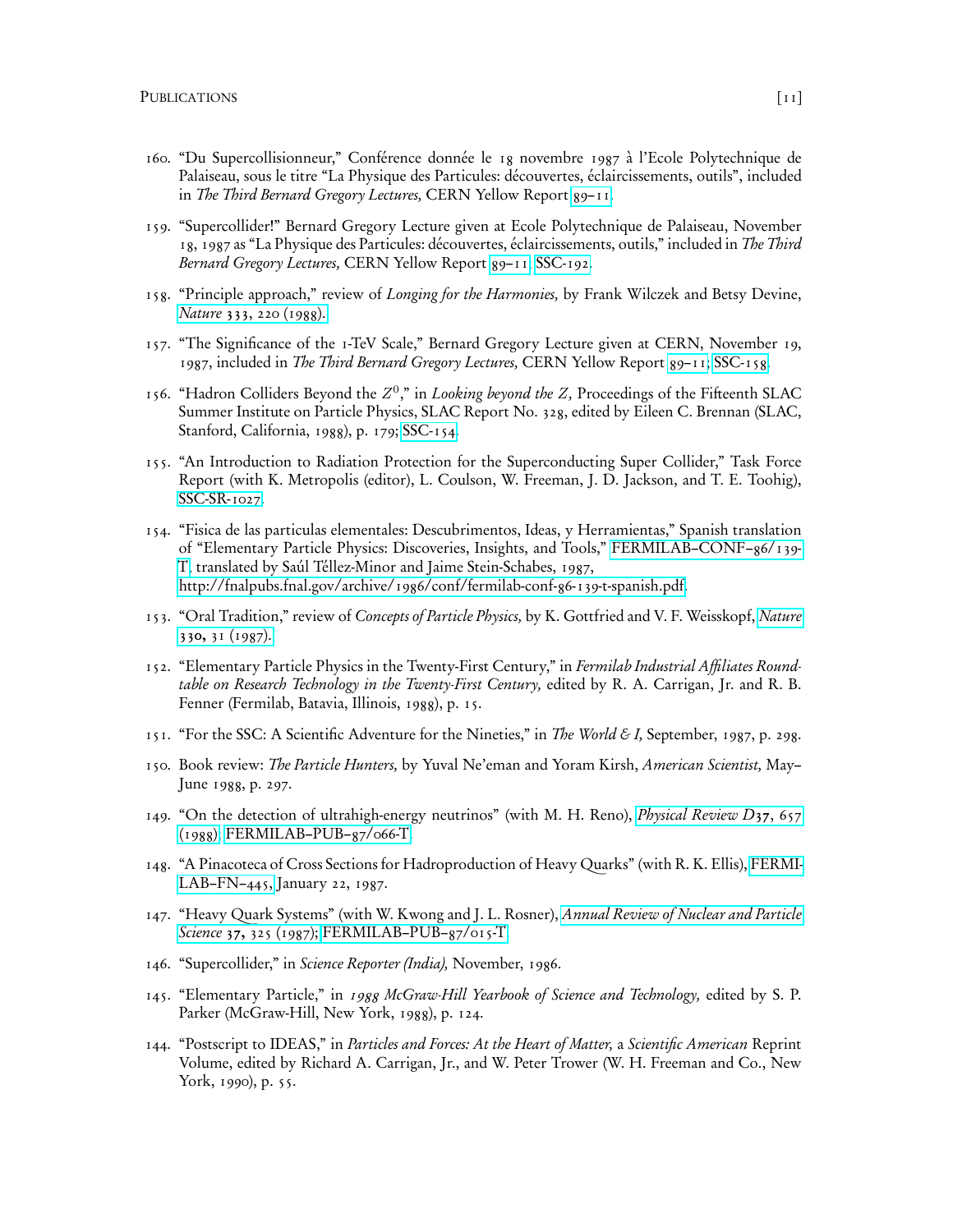- 143. "Elementary Particle Physics: Discoveries, Insights, and Tools," in Quarks, Quasars, and Quandaries, edited by G. Aubrecht (American Association of Physics Teachers, College Park, MD, 1987), p. 25–79; [FERMILAB–CONF–86/139-T.](http://fnalpubs.fnal.gov/archive/1986/conf/Conf-86-139-T.pdf)
- 142. "The Superconducting Super Collider: Scientific Motivation and Technical Progress," in Proceedings of the 6th International Conference on  $\bar{p}p$  Physics, edited by K. Eggert, H. Faissner, and E. Rademacher (World Scientific, Singapore, 1987), p. 736; [FERMILAB–CONF–86/126-T.](http://fnalpubs.fnal.gov/archive/1986/conf/Conf-86-126-T.pdf)
- 141. "Beyond the Standard Model," in Proceedings of the XVII International Symposium on Multiparticle Dynamics, Seewinkel, Austria, June 15-20, 1986, edited by M. Markytan, W. Majerotto, and J. MacNaughton (World Scientific, Singapore, 1987), p. 21; [FERMILAB–CONF–86/118-T.](http://fnalpubs.fnal.gov/archive/1986/conf/Conf-86-118-T.pdf)
- 140. "Supercollider Physics: a Prospectus," in Strings, Lattice Gauge Theory, High Energy Phenomenology, Proceedings of the Winter School, Panchgani, India, 25 January – 5 February 1986, edited by V. Singh and S. R. Wadia (World Scientific, Singapore, 1987), p. 361–438; [FERMILAB–CONF–](http://fnalpubs.fnal.gov/archive/1986/conf/Conf-86-084-T.pdf) [86/084-T.](http://fnalpubs.fnal.gov/archive/1986/conf/Conf-86-084-T.pdf)
- 139. "To Explore the 1 TeV Scale," in *Quarks, Strings, Dark Matter, and All the Rest*, Proceedings of the 7th Vanderbilt High-Energy Physics Conference, edited by R. S. Panvini and T. J. Weiler (World Scientific, Singapore, 1987), p. 195–214; [FERMILAB–CONF–86/082-T.](http://fnalpubs.fnal.gov/archive/1986/conf/Conf-86-082-T.pdf)
- 138. "Interactions of Ultrahigh-Energy Neutrinos" (with M. H. Reno and T. P. Walker), *[Physical Review](http://link.aps.org/abstract/PRL/v57/p774)* Letters 57[, 774 \(1986\);](http://link.aps.org/abstract/PRL/v57/p774) [FERMILAB–PUB–86/050-T.](http://fnalpubs.fnal.gov/archive/1986/pub/Pub-86-050-T.pdf)
- 137. "SSC Briefing Materials" (with R. Johnson, W. K. H. Panofsky, and R. F. Schwitters), March, 1986.
- 136. "Supersymmetry at Very High Energies," in Supersymmetry, Proceedings of the 1985 SLAC Summer Institute, edited by Eileen C. Brennan, SLAC Report No. 296 (1986), p. 331; [FERMILAB–](http://fnalpubs.fnal.gov/archive/1985/conf/Conf-85-174-T.pdf)  $CONF-g5/174-T.$
- 135. "Probing the Structure of the Universe from Quarks to Cosmology" (with E. W. Kolb), [The Physics](https://dx.doi.org/10.1119/1.2342121) Teacher 24, [528 \(December, 1986\);](https://dx.doi.org/10.1119/1.2342121) [FERMILAB–PUB–85/165-A.](http://fnalpubs.fnal.gov/archive/1985/pub/Pub-85-165-A.pdf)
- 134. "Signatures for Technicolor" (with E. Eichten, I. Hinchliffe, and K. Lane), [Physical Review D](http://link.aps.org/abstract/PRD/v34/e1547)34, [1547 \(1986\);](http://link.aps.org/abstract/PRD/v34/e1547) [FERMILAB–PUB–85/145-T.](http://fnalpubs.fnal.gov/archive/1985/pub/Pub-85-145-T.pdf)
- 133. "Elementary Particle Physics and the Superconducting Super Collider" (with R. F. Schwitters), Science 231[, 1522 \(1986\);](http://links.jstor.org/sici?sici=0036-8075%2819860328%293%3A231%3A4745%3C1522%3AEPPATS%3E2.0.CO%3B2-3) [FERMILAB–PUB–85/137-T.](http://fnalpubs.fnal.gov/archive/1985/pub/Pub-85-137-T.pdf)
- 132. "Quantum Chromodynamics near the Confinement Limit," in Quarks and Leptons, edited by C. A. Engelbrecht (Springer-Verlag, Berlin, 1986), Lecture Notes in Physics, vol. 248, p. 247; [FERMILAB–](http://fnalpubs.fnal.gov/archive/1985/conf/Conf-85-126-T.pdf) [CONF–85/126-T.](http://fnalpubs.fnal.gov/archive/1985/conf/Conf-85-126-T.pdf)
- 131. "Report of the Briefing Panel on Scientific Frontiers and the Superconducting Super Collider" (with S. Wojcicki, et al.), in Research Briefings 1985, (National Academy Press, Washington, 1985), p. 73.
- 130. "Computing for Particle Physics" (with J. Ballam, *et al.*), Report of the High Energy Physics Advisory Panel Subpanel on Computer Needs for the Next Decade, DOE/ER–0234, August 1985.
- 129. Book review: The Particle Connection, by Christine Sutton, American Scientist 73, 476 (1985).
- 128. "Supercollider Physics," in Proceedings of the International Symposium on Physics of Proton–Antiproton Collision, Tsukuba, edited by Y. Shimuzu and K. Takikawa, KEK Report 85–5, p. 499; [FERMILAB–CONF–85/046-T.](http://fnalpubs.fnal.gov/archive/1985/conf/Conf-85-046-T.pdf)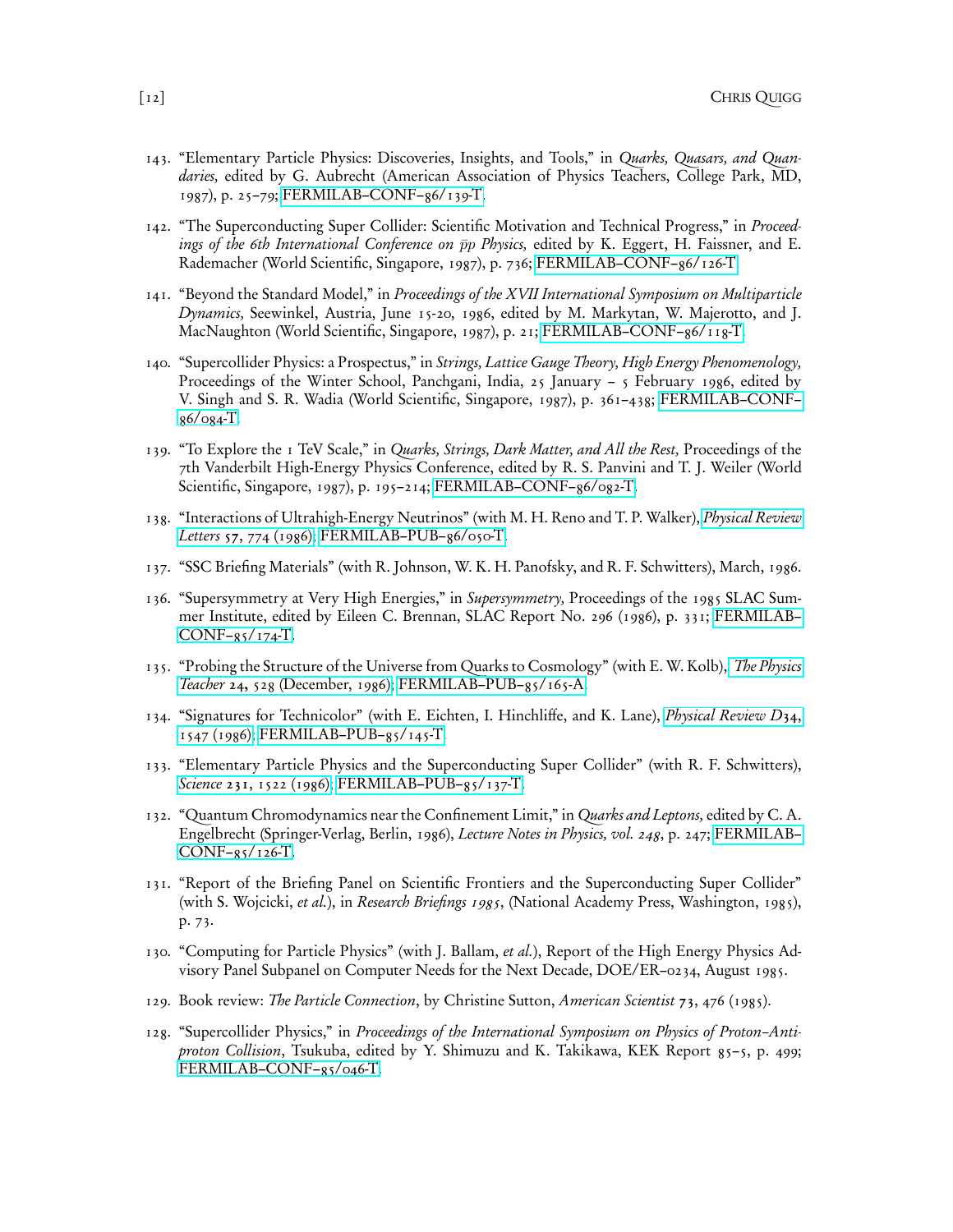- 127. "Elementary Particles and Forces," Scientific American 252 (4) 84 (April, 1985). Scientific American 252, (4) 84 (April, 1985). Reprinted in The World of Physics, edited by Jefferson Hane Weaver (Simon and Schuster, New York, 1987), vol. II, p. 869. Included in Particles and Forces: At the Heart of Matter, a Scientific American Reprint Volume, edited by Richard A. Carrigan, Jr., and W. Peter Trower (W. H. Freeman and Co., New York, 1990), p. 3. Included in The Higgs Boson (eBook), edited by The Editors of Scientific American (Scientific American, New York, 2012) §1.1.
- 126. "Physics through the 1990s: Elementary Particle Physics" (with M. L. Perl, et al.), (National Academy Press, Washington, 1986).
- 125. "What Lies Ahead?" in 50 Years of Weak Interactions, edited by D. B. Cline and G. M. Riedasch (University of Wisconsin—Madison, 1985), p. 459-485; [FERMILAB–CONF–84/102-T.](http://fnalpubs.fnal.gov/archive/1984/conf/Conf-84-102-T.pdf)
- 124. "Report of the 1984 High Energy Physics Advisory Panel Subpanel on Theoretical Computing" (with N. H. Christ, et al.), DOE/ER–0205, September 1984.
- 123. "The Standard Model and Beyond," prepared for the 1984 U. S. Summer School on High–Energy Particle Accelerators, Fermilab; [FERMILAB–CONF–84/088-T.](http://fnalpubs.fnal.gov/archive/1984/conf/Conf-84-088-T.pdf)
- 122. "Higgs Bosons at the SSC: Supplement to EHLQ"(with E. Eichten, I. Hinchliffe, and K. Lane), in Proceedings of the 1984 DPF Summer Study on the Design and Utilization of the Superconducting Super Collider, edited by R. Donaldson and J. G. Morfín, Fermilab, Batavia, 1985, p. 99; [FERMILAB–](http://fnalpubs.fnal.gov/archive/1984/conf/Conf-84-076-T.pdf) [CONF–84/076-T.](http://fnalpubs.fnal.gov/archive/1984/conf/Conf-84-076-T.pdf)
- 121. "SSC Parameters: What Physics Demands," in Proceedings of the 1984 DPF Summer Study on the Design and Utilization of the Superconducting Super Collider, edited by R. Donaldson and J. G. Morfín, Fermilab, Batavia, 1985, p. 749-751; [FERMILAB–CONF–84/073-T.](http://fnalpubs.fnal.gov/archive/1984/conf/Conf-84-073-T.pdf)
- 120. "Supercollider Physics" (with E. Eichten, I. Hinchliffe, and K. Lane), [Reviews of Modern Physics](https://dx.doi.org/10.1103/RevModPhys.56.579) 56, [579-707 \(1984\);](https://dx.doi.org/10.1103/RevModPhys.56.579) [FERMILAB–PUB–84/017-T;](http://fnalpubs.fnal.gov/archive/1984/pub/Pub-84-017-T.pdf) Erratum, [Reviews of Modern Physics](https://dx.doi.org/10.1103/RevModPhys.58.1065) 58, 1065-1073  $(1986).$
- 119. "Search for Supersymmetric Particles in Hadron–Hadron Collisions" (with S. Dawson and E. Eichten), [Physical Review D](http://link.aps.org/abstract/PRD/v31/e1581)31, 1581 (1985); [FERMILAB–PUB–83/082-T.](http://fnalpubs.fnal.gov/archive/1983/pub/Pub-83-082-T.pdf)
- 118. "Fermilab Dedicated Collider: 2. Physics Opportunities" (with J. D. Bjorken and E. Eichten) [FERMILAB–CONF–83/072.](http://fnalpubs.fnal.gov/archive/1983/conf/Conf-83-072.pdf)
- 117. "Topics in Quarkonium Physics," lectures at the XXIInd Cracow School of Theoretical Physics, Zakopane, May 30 - June 12, 1982, Acta Physica Polonica B 15, 53 (1984); FERMILAB-PUB- $83/025 - T$ .
- 116. "Hadron Jets in Perspective," concluding talk at the Europhysics Study Conference on Jets and Multibody Phenomena in Strong, Electromagnetic, and Weak Interactions, Erice, September, 1982; [FERMILAB–CONF–82/091-T.](http://fnalpubs.fnal.gov/archive/1982/conf/Conf-82-091-T.pdf)
- 115. [Gauge Theories of the Strong, Weak, and Electromagnetic Interactions](http://www.perseusbooksgroup.com/perseus-cgi-bin/display/0-201-32832-1) (book), (Benjamin / Cummings, Reading, Massachusetts, 1983); paperbound edition, 1984; reprinted, 1986, 1988; Advanced Books Classic, 1997.
- 114. " $e^+e^-$  Collisions: What Remains to be Done?" in Quarks, Leptons, and Supersymmetry, edited by J. Tran Thanh Van (Editions Frontières, Gif-sur-Yvette, 1982), p. 231; [FERMILAB–PUB–82/037-T.](http://fnalpubs.fnal.gov/archive/1982/pub/Pub-82-037-T.pdf)
- 113. "Models for Hadrons," lectures given at l'École d'Été de Physique Théorique, Les Houches, in Gauge Theories in High Energy Physics, edited by M. K. Gaillard and R. Stora (North-Holland, Amsterdam, 1983), p. 645; [FERMILAB–CONF–81/078-T.](http://fnalpubs.fnal.gov/archive/1981/conf/Conf-81-078-T.pdf)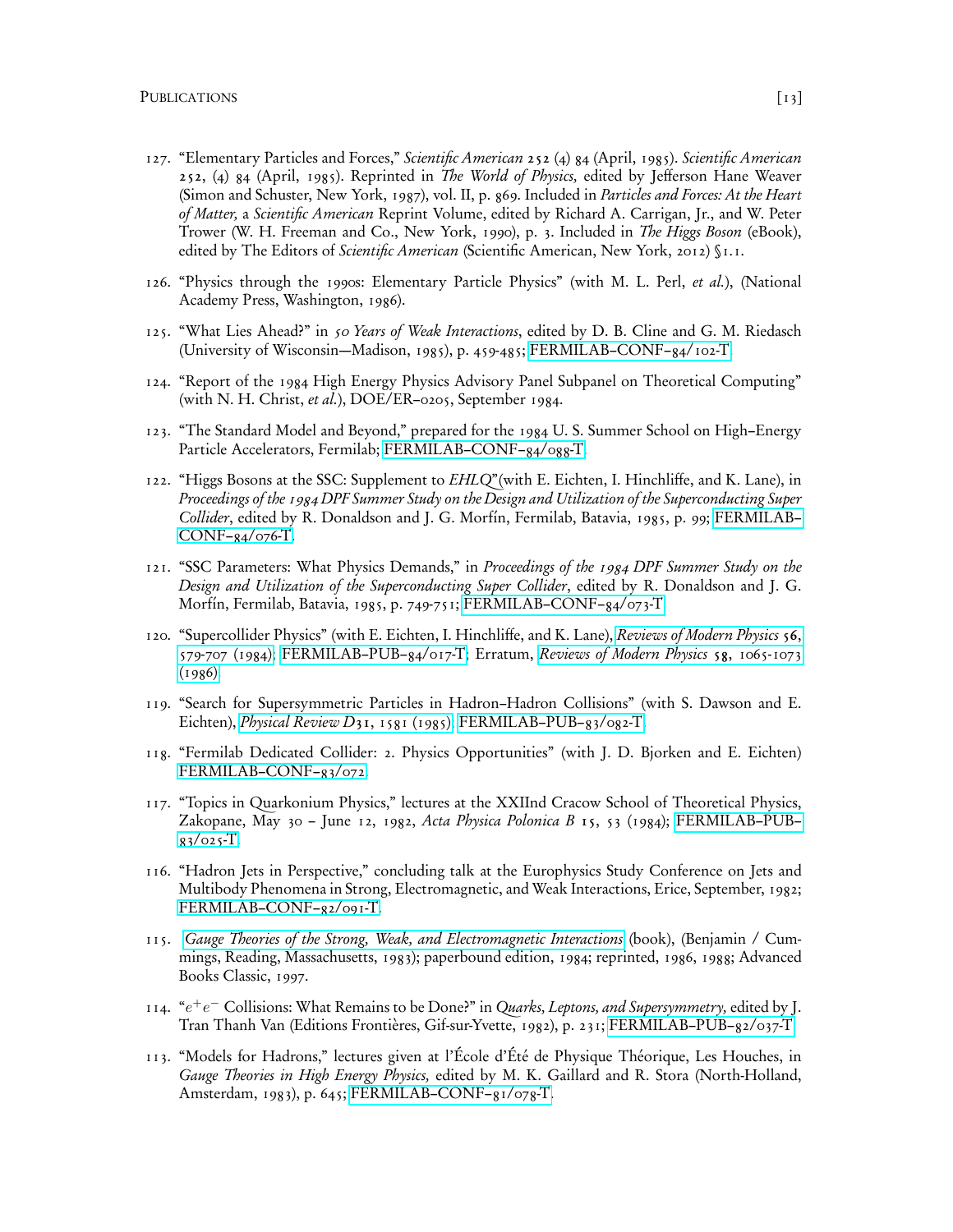- 112. "What We Can Learn from Lepton-Quark Interactions," in Physics in Collision, vol. 1, edited by W. P. Trower and G. Bellini (Plenum, New York, 1982), p. 345; [FERMILAB–CONF–81/052-T.](http://fnalpubs.fnal.gov/archive/1981/conf/Conf-81-052-T.pdf)
- 111. "Particle, Elementary," in Encyclopedia Americana (1982 edition).
- 110. "Beyond Upsilon: Heavier Quarkonia and the Interquark Force" (with P. Moxhay and J. L. Ros-ner), [Physical Review D](http://link.aps.org/abstract/PRD/v23/e2638)23, 2638 (1981); FERMILAB-PUB-81/014-T.
- 109. "Further Evidence for Flavor-Independence of the Quark-Antiquark Potential" (with J. L. Rosner), [Physical Review D](http://link.aps.org/abstract/PRD/v23/e2625)23, 2625 (1981); FERMILAB-PUB-81/013-T.
- 108. Book Review: Elementary Particle Physics, by David C. Cheng and Gerard K. O'Neill, Physics Today 33 (10) 76 (October, 1980); [FERMILAB–PUB–80/077-T.](http://fnalpubs.fnal.gov/archive/1980/pub/Pub-80-077-T.pdf)
- 107. "Inverse Scattering and the Υ Family" (with J. L. Rosner), in High Energy Physics 1980, Proceedings of the XXth International Conference on High Energy Physics, Madison, Wisconsin, edited by L. Durand and L. Pondrom (American Institute of Physics, New York, 1981), p. 719; [FERMILAB–CONF–80/075-T.](http://fnalpubs.fnal.gov/archive/1980/conf/Conf-80-075-T.pdf)
- 106. "Introduction to Gauge Theories of the Strong, Weak, and Electromagnetic Interactions," in Techniques and Concepts of High Energy Physics, edited by T. Ferbel (Plenum, New York, 1981), p. 143; [FERMILAB–CONF–80/064-T.](http://fnalpubs.fnal.gov/archive/1980/conf/Conf-80-064-T.pdf)
- 105. "(Quark)onium Theory and Spectroscopy," in High Energy Physics 1980, Proceedings of the XXth International Conference on High Energy Physics, Madison, Wisconsin, edited by L. Durand and L. Pondrom (American Institute of Physics, New York, 1981), p. 713; [FERMILAB–CONF–](http://fnalpubs.fnal.gov/archive/1980/conf/Conf-80-073-T.pdf)  $80/073 - T$ .
- 104. "Quantum Chromodynamics," in McGraw-Hill Encyclopedia of Science and Technology, 5th edition, edited by S. P. Parker (Mc-Graw-Hill, New York, 1980), vol. 11, p. 168; revised 2002, 2006, [AccessScience@McGraw-Hill.](https://dx.doi.org/10.1036/1097-8542.562500)
- 103. "Gluons," in McGraw-Hill Encyclopedia of Science and Technology, 5th edition, edited by S. P. Parker (McGraw-Hill, New York, 1980), vol. 6, p. 306; revised 2006, [AccessScience@McGraw-Hill.](https://dx.doi.org/10.1036/1097-8542.292600)
- 102. "Intermediate Bosons: Weak Interaction Couriers " (with P. Q. Hung), Science 210[, 1205 \(1980\);](http://links.jstor.org/sici?sici=0036-8075%2819801212%293%3A210%3A4475%3C1205%3AIBWIC%3E2.0.CO%3B2-H) [FERMILAB–PUB–80/024-T.](http://fnalpubs.fnal.gov/archive/1980/pub/Pub-80-024-T.pdf)
- 101. Book review: Relativistic Particle Physics, by Hartmut M. Pilkuhn, Science 208[, 1025 \(1980\);](http://links.jstor.org/sici?sici=0036-8075%2819800530%293%3A208%3A4447%3C1025%3AHEP%3E2.0.CO%3B2-2) [FER-](http://fnalpubs.fnal.gov/archive/1980/pub/Pub-80-020-T.pdf)[MILAB–PUB–80/020-T.](http://fnalpubs.fnal.gov/archive/1980/pub/Pub-80-020-T.pdf)
- 100. "Degeneracy in One-Dimensional Quantum Mechanics" (with W. Kwong, J. L. Rosner, J. F. Schonfeld, and H. B. Thacker), [American Journal of Physics](https://dx.doi.org/10.1119/1.12203) 48, 926 (1980);
- 99. "On the Convergence of Reflectionless Approximations to Confining Potentials" (with J. F. Schonfeld, W. Kwong, J. L. Rosner, and H. B. Thacker), Annals of Physics (New York) 128, 1 (1980); [FERMILAB–PUB–79/077-T.](http://fnalpubs.fnal.gov/archive/1979/pub/Pub-79-077-T.pdf)
- 98. "Bound States of Heavy Quarks and Antiquarks," in Proceedings of the 1979 International Symposium on Lepton and Photon Interactions at High Energies, edited by T. B. W. Kirk and H. D. I. Abarbanel (Fermilab, Batavia, 1980), p. 239; [FERMILAB–CONF–79/074-T.](http://fnalpubs.fnal.gov/archive/1979/conf/Conf-79-074-T.pdf)
- 97. "Charmed Meson Decays and the Structure of the Charged Weak Current," Zeitschrift für Physik C 4, 55 (1980); [FERMILAB–PUB–79/062-T.](http://fnalpubs.fnal.gov/archive/1979/pub/Pub-79-062-T.pdf)
- 96. "Constructive Evidence for Flavor Independence of the Quark-Antiquark Potential" (with J. L. Rosner and H. B. Thacker), contribution to the European Physical Society Conference on High Energy Physics, Geneva (June, 1979); expanded version published in [Physical Review D](http://link.aps.org/abstract/PRD/v21/e234)21, 234 [\(1980\);](http://link.aps.org/abstract/PRD/v21/e234) [FERMILAB–PUB–79/052-T.](http://fnalpubs.fnal.gov/archive/1979/pub/Pub-79-052-T.pdf)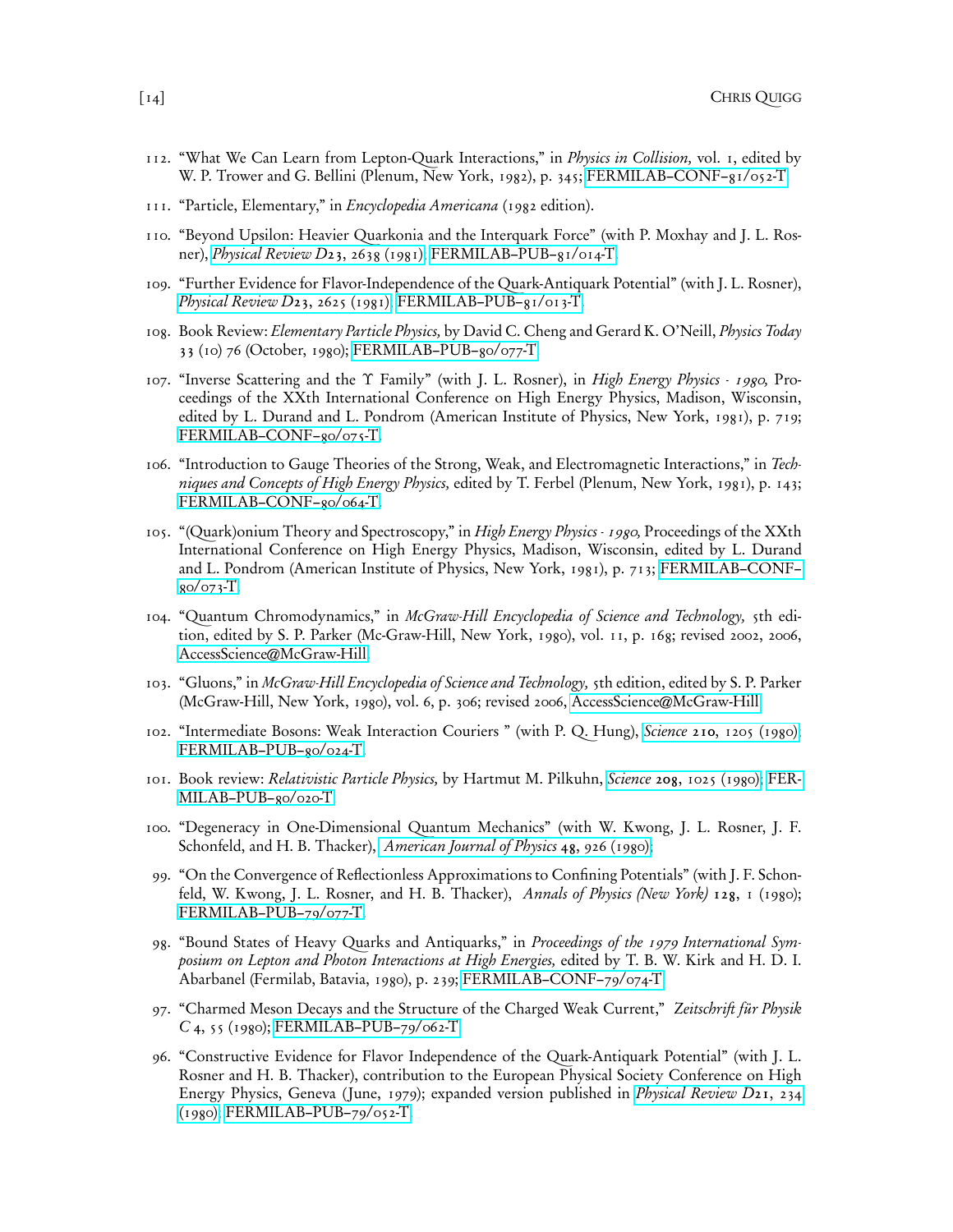- 95. "Quantum Mechanics with Applications to Quarkonium" (with J. L. Rosner), [Physics Reports](https://dx.doi.org/10.1016/0370-1573(79)90095-4) 56, [167 \(1979\);](https://dx.doi.org/10.1016/0370-1573(79)90095-4) [FERMILAB–PUB–79/022-T.](http://fnalpubs.fnal.gov/archive/1979/pub/Pub-79-022-T.pdf)
- 94. "Fermilab Research Results 1978" (with Leon Lederman), Fermilab booklet ( January, 1979).
- 93. "Quantum Mechanics and Quarkonium: An Introductory Review," in Proceedings of the 1978 International Meeting on Frontier of Physics, Singapore, edited by K. K. Phua, C. K. Chew, and Y. K. Lim (Singapore National Academy of Science, 1979), vol. II, p. 665; and in *Proceedings of the Seoul* Symposium on Elementary Particle Physics in Honor of Benjamin W. Lee, edited by J. Kim, P. Y. Pac, and H. S. Song (Seoul National University Press, 1978), p. 113; [FERMILAB–CONF–78/082-T.](http://fnalpubs.fnal.gov/archive/1978/conf/Conf-78-082-T.pdf)
- 92. "New Particles, Theoretical" (with J. D. Jackson and J. R. Rosner), in [Proceedings of the XIX Inter](https://inspirehep.net/files/6ff648489d32d53ceec4dd99f8331ebb)[national Conference on High Energy Physics, Tokyo, 1978,](https://inspirehep.net/files/6ff648489d32d53ceec4dd99f8331ebb) edited by S. Homma, M. Kawaguchi, and [H. Miyazawa \(Physical Society of Japan, Tokyo, 1979\), p. 391;](https://inspirehep.net/files/6ff648489d32d53ceec4dd99f8331ebb) [FERMILAB–CONF–78–211–T.](https://lss.fnal.gov/archive/1978/conf/fermilab-conf-78-211-t.pdf)
- 91. "Multilepton Final States and the Weak Interactions of the Fifth Quark" (with J. L. Rosner), *[Phys](http://link.aps.org/abstract/PRD/v19/e1532)*[ical Review D](http://link.aps.org/abstract/PRD/v19/e1532)19, 1532 (1979); [FERMILAB–PUB–78/099-T.](http://fnalpubs.fnal.gov/archive/1978/pub/Pub-78-099-T.pdf)
- 90. "Lectures on Charmed Particles," in Proceedings of the XIth International School for Young Scientists on High-Energy Physics and Relativistic Nuclear Physics, Gomel, Byelorussia, September, 1977 ( JINR, Dubna, 1979), p. 203; [FERMILAB–CONF–78/037-T.](http://fnalpubs.fnal.gov/archive/1978/conf/Conf-78-037-T.pdf)
- 89. "Quarkonium Quantum Mechanics," CERN Courier 18, 215 (1978).
- 88. "Determining the Fifth Quark's Charge: The Role of Υ Leptonic Widths" (with J. L. Rosner and H. B. Thacker), [Physics Letters](https://dx.doi.org/10.1016/0370-2693(78)90675-5) 74B, 350 (1978); [FERMILAB–PUB–78/019-T.](http://fnalpubs.fnal.gov/archive/1978/pub/Pub-78-019-T.pdf)
- 87. "New (Quark) Flavors," in New Frontiers in High Energy Physics, edited by B. Kursonoglu, A. Perlmutter, and L. F. Scott (Plenum, New York, 1978), p. 263; [FERMILAB–CONF–78/017-T.](http://fnalpubs.fnal.gov/archive/1978/conf/Conf-78-017-T.pdf)
- 86. "Inverse Scattering Approach to Quarkonium Potentials. II: Applications to  $\psi$  and  $\Upsilon$  Families" (with H. B. Thacker and J. L. Rosner), *[Physical Review D](http://link.aps.org/abstract/PRD/v18/e287)18*, 287 (1978); [FERMILAB–PUB–77/109-](http://fnalpubs.fnal.gov/archive/1977/pub/Pub-77-109-T.pdf) [T.](http://fnalpubs.fnal.gov/archive/1977/pub/Pub-77-109-T.pdf)
- 85. "Inverse Scattering Approach to Quarkonium Potentials. I: One-Dimensional Formalism and Methodology" (with H. B. Thacker and J. L. Rosner), [Physical Review D](http://link.aps.org/abstract/PRD/v18/e274)18, 274 (1978); [FERMILAB–](http://fnalpubs.fnal.gov/archive/1977/pub/Pub-77-108-T.pdf) [PUB–77/108-T.](http://fnalpubs.fnal.gov/archive/1977/pub/Pub-77-108-T.pdf)
- 84. "Semiclassical Sum Rules" (with J. L. Rosner), *[Physical Review D](http://link.aps.org/abstract/PRD/v17/e2364)17*, 2364 (1978); FERMILAB-[PUB–77/106-T.](http://fnalpubs.fnal.gov/archive/1977/pub/Pub-77-106-T.pdf)
- 83. "Dedication to B. W. Lee" (with H. J. Lipkin, A. K. Mann, S. Meshkov, J. Rosner, R. Shrock, and S. Treiman), in Unification of Elementary Forces and Gauge Theories, edited by D. B. Cline and F. E. Mills (Harwood Academic Publishers, London, 1979), p. xv.
- 82. "Counting Narrow Levels of Quarkonium" (with J. L. Rosner), [Physics Letters](https://dx.doi.org/10.1016/0370-2693(78)90734-7) 72B, 462 (1978); FERMILAB-PUB-77/101-T.
- 81. "Scaling the Schrödinger Equation" (with J. L. Rosner), Comments on Nuclear and Particle Physics 8, 11 (1978); [FERMILAB–PUB–77/090-T.](http://fnalpubs.fnal.gov/archive/1977/pub/Pub-77-090-T.pdf)
- 80. "Quarkonium Level Spacings" (with J. L. Rosner), *[Physics Letters](https://dx.doi.org/10.1016/0370-2693(77)90765-1)* 71B, 153 (1977); [FERMILAB–](http://fnalpubs.fnal.gov/archive/1977/pub/Pub-77-082-T.pdf) [PUB–77/082-T.](http://fnalpubs.fnal.gov/archive/1977/pub/Pub-77-082-T.pdf)
- 79. "Benjamin W. Lee" (with S. Weinberg), *Physics Today* 30, (9) 76 (1977).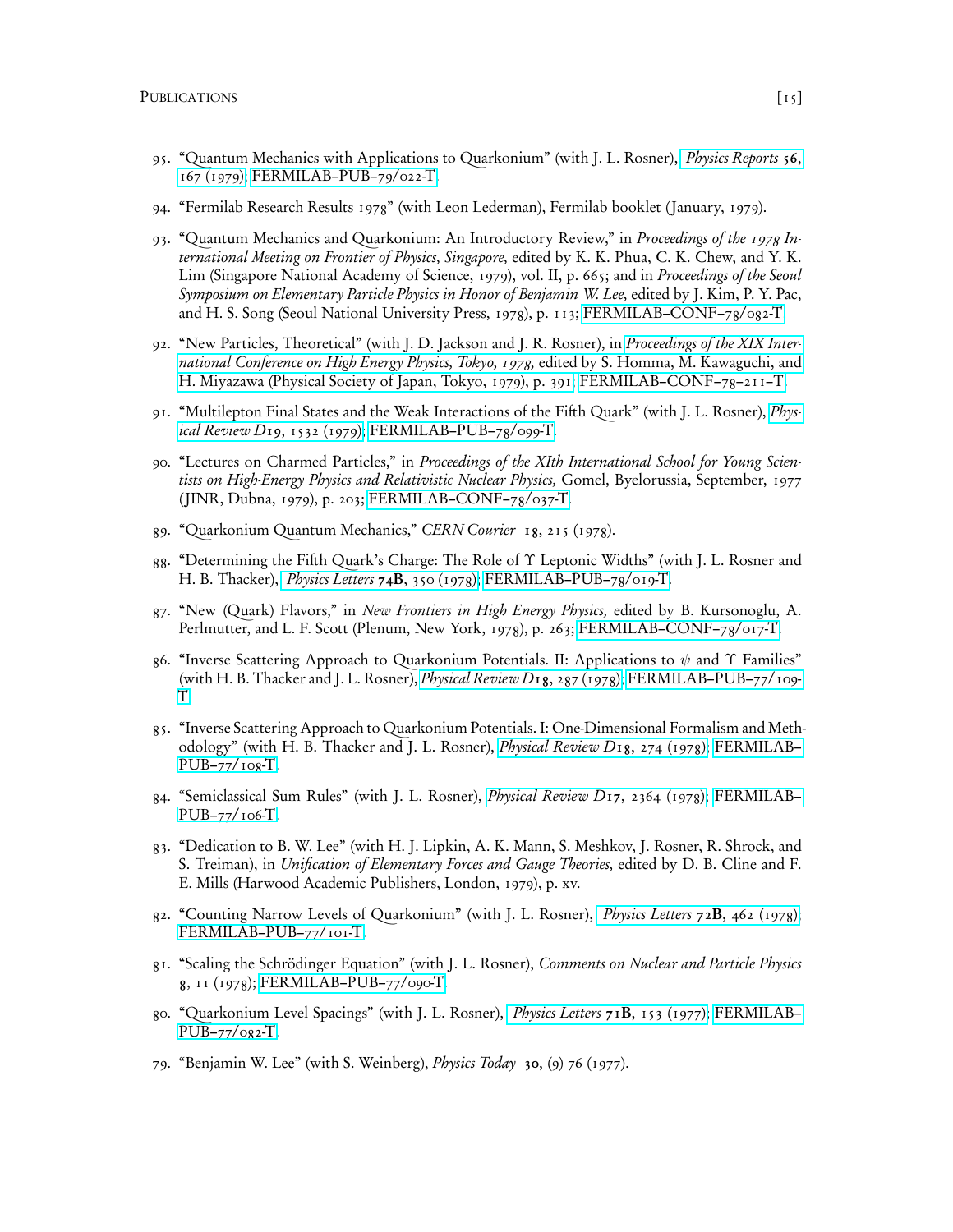- 78. "The Cluster Concept in Multiple Hadron Production" (with I. M. Dremin), [Science](http://links.jstor.org/sici?sici=0036-8075%2819780303%293%3A199%3A4332%3C937%3ATCCIMH%3E2.0.CO%3B2-L) 199, 937 [\(1978\);](http://links.jstor.org/sici?sici=0036-8075%2819780303%293%3A199%3A4332%3C937%3ATCCIMH%3E2.0.CO%3B2-L) also published as "Klasteri v Protsessakh Mrozhestvennogs Rozhdenia Adronov" in Uspekhi Fizicheskikh Nauk USSR 124, 535 (1978); English translation: Soviet Physics – Uspekhi 21, 265 (1978); [FERMILAB–PUB–77/069-T.](http://fnalpubs.fnal.gov/archive/1977/pub/Pub-77-069-T.pdf)
- 77. "Hadronic Decays of Charmed Mesons" (with J. L. Rosner), [Physical Review D](http://link.aps.org/abstract/PRD/v17/e239)17, 239 (1978); [FERMILAB–PUB–77/060-T.](http://fnalpubs.fnal.gov/archive/1977/pub/Pub-77-060-T.pdf)
- 76. "Hadronic Decays of  $\eta_c$ " (with J. L. Rosner), *[Physical Review D](http://link.aps.org/abstract/PRD/v16/e1497)16*, 1497 (1977); [FERMILAB–](http://fnalpubs.fnal.gov/archive/1977/pub/Pub-77-040-T.pdf) [PUB–77/040-T.](http://fnalpubs.fnal.gov/archive/1977/pub/Pub-77-040-T.pdf)
- 75. "Dilepton Production in Hadron-Hadron Collisions and the 'Factor of Three' from Color," in Color Symmetry and Quark Confinement, edited by J. Tran Thanh Van (Editions Frontières, Paris, 1977), p. 93; [FERMILAB–CONF–77/033-T.](http://fnalpubs.fnal.gov/archive/1977/conf/Conf-77-033-T.pdf)
- 74. "Weak Interactions at Very High Energies: The Role of the Higgs Boson Mass" (with B. W. Lee and H. B. Thacker), [Physical Review D](http://link.aps.org/abstract/PRD/v16/e1519)16, 1519 (1977); [FERMILAB–PUB–77/030-T.](http://fnalpubs.fnal.gov/archive/1977/pub/Pub-77-030-T.pdf)
- 73. "Issues in Charmed Particle Spectroscopy," in Leptons and Multileptons, edited by J. Tran Thanh Van (Editions Frontières, Paris, 1977), p. 519; [FERMILAB–CONF–77/027-T.](http://fnalpubs.fnal.gov/archive/1977/conf/Conf-77-027-T.pdf)
- 72. "The Strength of Weak Interactions at High Energies and the Mass of the Higgs Boson" (with B. W. Lee and H. B. Thacker), *[Physical Review Letters](http://link.aps.org/abstract/PRL/v38/p883)* 38, 883 (1977); FERMILAB-PUB-77/022-T.
- 71. "Production and Detection of Intermediate Vector Bosons and Heavy Leptons in pp and  $\bar{p}p$  Collisions," Fermilab booklet, January, 1977, and [Reviews of Modern Physics](https://dx.doi.org/10.1103/RevModPhys.49.297) 49, 297 (1977).
- 70. "An Estimate of the Branching Ratios for Dalitz Pair Decays of the  $\omega^0$  Meson" (with C. H. Lai), [FERMILAB–FN–296](http://fnalpubs.fnal.gov/archive/fn/FN-0296.pdf) (September, 1976).
- 69. "Charmed Baryon Interpretation of  $\Lambda \pi^- \pi^- \pi^+$  and  $\Lambda \pi^- \pi^- \pi^+ \pi^+$  Peaks" (with B. W. Lee and J. L. Rosner), [Physical Review D](http://link.aps.org/abstract/PRD/v15/e157)15, 157 (1977); [FERMILAB–PUB–76/071-T.](http://fnalpubs.fnal.gov/archive/1976/pub/Pub-76-071-T.pdf)
- 68. "Tests for Weak Decays of Charmed Particles" (with B. W. Lee and J. L. Rosner), Comments of Nuclear and Particle Physics 7, 49 (1977); [FERMILAB–PUB–76/063-T.](http://fnalpubs.fnal.gov/archive/1976/pub/Pub-76-063-T.pdf)
- 67. "POPAE: a 1000 GeV on 1000 GeV Proton-Proton Colliding Beam Facility (with D. Ayres, et al. [Argonne–Fermilab POPAE Collaboration], IEEE Trans. Nucl. Sci. 24, [1184–1186 \(No. 3, 1977\).](http://accelconf.web.cern.ch/AccelConf/p77/PDF/PAC1977_1184.PDF)
- 66. "Peripheral Models," in Encyclopedia of Physics, edited by R. G. Lerner and G. L. Trigg (Addison-Wesley, Reading, Massachusetts, 1981), p. 734; [FERMILAB–PUB–76/060-T.](http://fnalpubs.fnal.gov/archive/1976/pub/Pub-76-060-T.pdf)
- 65. "Gauge Theories and  $\nu p$  Elastic Scattering" (with C. H. Albright, R. E. Shrock, and J. Smith), [FERMILAB–PUB–76/045-T](http://fnalpubs.fnal.gov/archive/1976/pub/Pub-76-045-T.pdf) (unpublished).
- 64. "Neutrino-Proton Elastic Scattering: Implications for Weak Interaction Models" (with C. H. Albright, R. E. Shrock, and J. Smith), [Physical Review D](http://link.aps.org/abstract/PRD/v14/e1780)14, 1780 (1976) [FERMILAB–PUB–76/040-T.](http://fnalpubs.fnal.gov/archive/1976/pub/Pub-76-040-T.pdf)
- 63. "Hyperon-initiated Reactions at High Energies" (with R. D. Field), [Nuclear Physics](https://dx.doi.org/10.1016/0550-3213(76)90399-0) B117, 303 [\(1976\);](https://dx.doi.org/10.1016/0550-3213(76)90399-0) [FERMILAB–PUB–76/035-T.](http://fnalpubs.fnal.gov/archive/1976/pub/Pub-76-035-T.pdf)
- 62. "Lectures on Weak Interactions," [FERMILAB–CONF–76/001-T](http://fnalpubs.fnal.gov/archive/1976/conf/Conf-76-001-T.pdf) (February, 1976).
- 61. "Postlude," Summary of the IInd International Conference on New Results in High Energy Physics at Vanderbilt, in Particle Searches and Discoveries – 1976, edited by R. S. Panvini (American Institute of Physics, New York, 1976), p. 321; [FERMILAB–PUB–76/030-T.](http://fnalpubs.fnal.gov/archive/1976/pub/Pub-76-030-T.pdf)
- 60. "Comment on Hadronic Production of Psions" (with S. D. Ellis and M. B. Einhorn), [Physical](http://link.aps.org/abstract/PRL/v36/p1263C) Review Letters 36[, 1263C \(1976\);](http://link.aps.org/abstract/PRL/v36/p1263C) [FERMILAB–PUB–76/029-T.](http://fnalpubs.fnal.gov/archive/1976/pub/Pub-76-029-T.pdf)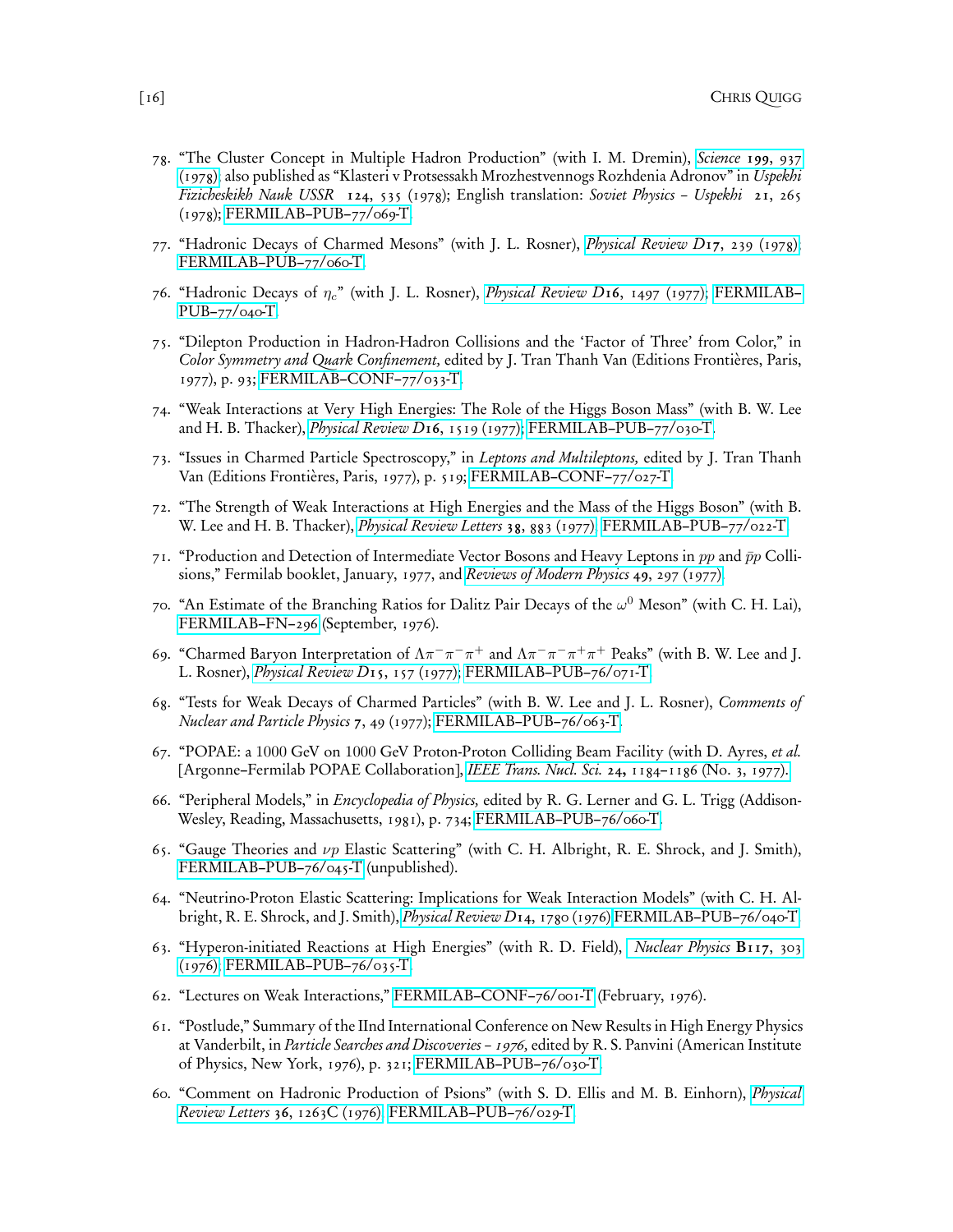- 59. "An Experimental Fable" (with B. W. Lee), Comments on Nuclear and Particle Physics 6, 93 (1976); included in A Perspective of Physics, Vol. I, edited by Sir Rudolf Peierls (Gordon & Breach, New York, 1977), p. 9; [FERMILAB–PUB–76/017-T.](http://fnalpubs.fnal.gov/archive/1976/pub/Pub-76-017-T.pdf)
- 58. "Hadron Physics with Hyperon Beams" (with J. L. Rosner), [Physical Review D](http://link.aps.org/abstract/PRD/v14/e160)14, 160 (1976); [FERMILAB–PUB–76/013-T.](http://fnalpubs.fnal.gov/archive/1976/pub/Pub-76-013-T.pdf)
- 57. "SU(3) Content of the Pomeranchuk Singularity" (with E. Rabinovici), *[Physical Review D](http://link.aps.org/abstract/PRD/v13/e2525)13*, 2525 [\(1976\);](http://link.aps.org/abstract/PRD/v13/e2525) [FERMILAB–PUB–75/081-T.](http://fnalpubs.fnal.gov/archive/1975/pub/Pub-75-081-T.pdf)
- 56. "Developments in Strong Interaction Physics," in Particles and Fields 1975, edited by H. J. Lubatti and P. M. Mockett (University of Washington, Seattle), p. 1; [FERMILAB–CONF–75/076-T.](http://fnalpubs.fnal.gov/archive/1975/conf/Conf-75-076-T.pdf)
- 55. "An Agenda for Correlations," in Proceedings of the VIth International Colloquium on Multiparticle Reactions, Oxford, 1975, edited by Chan Hong-Mo, R. J. N. Phillips, and R. G. Roberts (Rutherford High Energy Laboratory, Chilton), p. 59; [FERMILAB–CONF–75/063-T.](http://fnalpubs.fnal.gov/archive/1975/conf/Conf-75-063-T.pdf)
- 54. "Comment on a Recent Search for Charm" (with M. B. Einhorn), [Physical Review Letters](http://link.aps.org/abstract/PRL/v35/p1114C) 35, [1114C \(1975\);](http://link.aps.org/abstract/PRL/v35/p1114C) [FERMILAB–PUB–75/042-T.](http://fnalpubs.fnal.gov/archive/1975/pub/Pub-75-042-T.pdf)
- 53. "Rapidity Gap Distributions and Clustering in Multiparticle Production" (with A. Krzywicki and G. H. Thomas), [Physics Letters](https://dx.doi.org/10.1016/0370-2693(75)90473-6) 57B, 369 (1975); [FERMILAB–PUB–75/040-T.](http://fnalpubs.fnal.gov/archive/1975/pub/Pub-75-040-T.pdf)
- 52. "Nonleptonic Decays of Charmed Mesons: Implications for  $e^+e^-$  Annihilation" (with M. B. Einhorn), [Physical Review D](http://link.aps.org/abstract/PRD/v12/e2015)12, 2015 (1975); [FERMILAB–PUB–75/021-T.](http://fnalpubs.fnal.gov/archive/1975/pub/Pub-75-021-T.pdf)
- 51. "Coherent Production and Decay Modes of a Pseudoscalar Partner of the  $\psi(3105)$  Boson" (with R. F. Dashen, I. J. Muzinich, and B. W. Lee), [FERMILAB–PUB–75/018-T.](http://fnalpubs.fnal.gov/archive/1975/pub/Pub-75-018-T.pdf)
- 50. "Isolating the Exchanges in Multiple Production" (with P. Pirilä and G. H. Thomas), [Physical](http://link.aps.org/abstract/PRD/v12/e92) Review D12[, 92 \(1975\);](http://link.aps.org/abstract/PRD/v12/e92) [FERMILAB–PUB–75/016-T.](http://fnalpubs.fnal.gov/archive/1975/pub/Pub-75-016-T.pdf)
- 49. "Estimates of Associated Charm Production Cross Sections" (with R. D. Field), [FERMILAB–](http://fnalpubs.fnal.gov/archive/1975/pub/Pub-75-015-T.pdf) [PUB–75/015-T,](http://fnalpubs.fnal.gov/archive/1975/pub/Pub-75-015-T.pdf) January, 1975; not for publication.
- 48. "On the New Narrow Resonances" (with M. B. Einhorn), [FERMILAB–PUB–75/000-T](http://fnalpubs.fnal.gov/archive/1975/pub/Pub-75-000-T.pdf) (not for publication).
- 47. "Some Considerations on  $\eta_c$ " (with B. W. Lee), [FERMILAB–PUB–74/110-T,](http://fnalpubs.fnal.gov/archive/1974/pub/Pub-74-110-T.pdf) December, 1974; not for publication.
- 46. "Local Quantum Number Compensation in Multiple Production," [Physical Review D](http://link.aps.org/abstract/PRD/v12/e834)12, 834 (1975); [FERMILAB–PUB–74/104-T.](http://fnalpubs.fnal.gov/archive/1974/pub/Pub-74-104-T.pdf)
- 45. "Direct Evidence for Independent Emission of Clusters" (with P. Pirilä and G. H. Thomas), [Physi](http://link.aps.org/abstract/PRL/v34/p290)[cal Review Letters](http://link.aps.org/abstract/PRL/v34/p290) 34, 290 (1975); [FERMILAB–PUB–74/100-T.](http://fnalpubs.fnal.gov/archive/1974/pub/Pub-74-100-T.pdf)
- 44. "Meson Spectroscopy and the Phenomenology of High Energy Collisions," in Experimental Meson Spectroscopy – 1974, edited by D. A. Garelick (American Institute of Physics, New York, 1974), p. 297.
- 43. "Remarks on the Search for Exotic Exchange" (with P. Hoyer), *[Nuclear Physics](https://dx.doi.org/10.1016/0550-3213(74)90034-0)* B80, 127 (1974).
- 42. "Clustering in Multiple Production" (with A. W. Chao), [Physical Review D](http://link.aps.org/abstract/PRD/v9/e2016)9, 2016 (1974).
- 41. High Energy Collisions 1973 (editor) (American Institute of Physics, New York).
- 40. "What Have We Learned from High-Energy Experiments?" in Particles and Fields 1973, edited by H. H. Bingham, M. Davier, and G. Lynch (American Institute of Physics, New York), p. 520.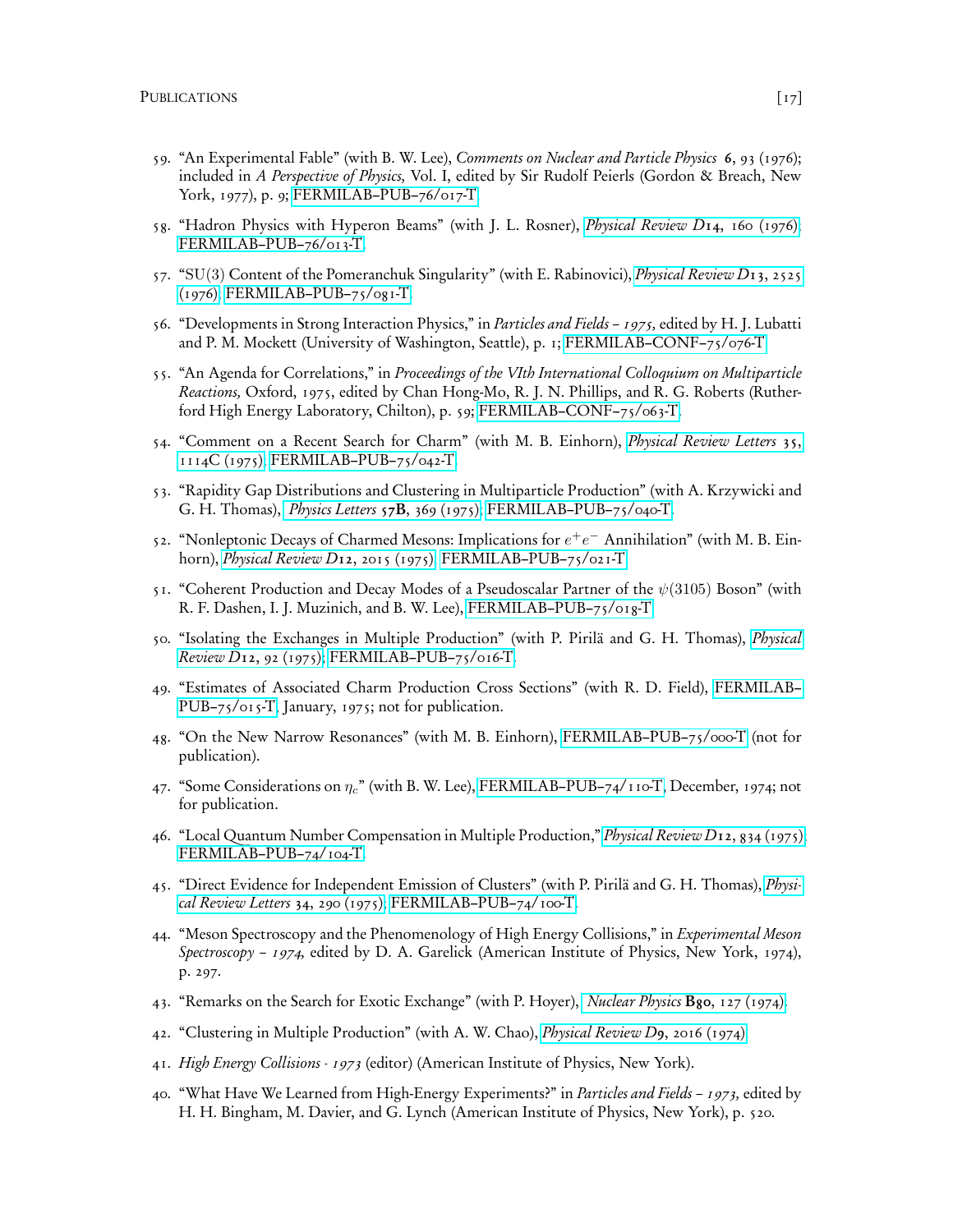- 39. "Two-Component Models for Particle Production," in Proceedings of the Canadian Institute of Particle Physics Summer School, 1973, edited by R. Henzi and B. Margolis (McGill University, Montreal), p. 517.
- 38. "Mueller-Regge Phenomenology in the Central Region" (with J. R. Freeman), [Physics Letters](https://dx.doi.org/10.1016/0370-2693(73)90564-9) 47B, [39 \(1973\).](https://dx.doi.org/10.1016/0370-2693(73)90564-9)
- 37. "Constituent Picture of Two-Body Scattering at Large Angles" (with P. Fishbane), [Nuclear Physics](https://dx.doi.org/10.1016/0550-3213(73)90377-5) B61[, 469 \(1973\).](https://dx.doi.org/10.1016/0550-3213(73)90377-5)
- 36. "Perspectives on Correlations: De Omni Re Scibili et Quibusdam Aliis," in Experiments on High Energy Particle Collisions - 1973, edited by R. S. Panvini (American Institute of Physics, New York), p. 375.
- 35. "Production Mechanisms of Two-to-Two Scattering Processes at Intermediate Energies" (with G. C. Fox), [Annual Review of Nuclear Science](https://dx.doi.org/10.1146/annurev.ns.23.120173.001251) 23, 219 (1973).
- 34. "Multiple Scattering Expansions in Several Particle Dynamics" (with C. J. Joachain), [Reviews of](https://dx.doi.org/10.1103/RevModPhys.46.279) [Modern Physics](https://dx.doi.org/10.1103/RevModPhys.46.279) 46, 279 (1974); [FERMILAB–PUB–73/099-T.](http://fnalpubs.fnal.gov/archive/1973/pub/Pub-73-099-T.pdf)
- 33. "Charge Transfer in a Multiperipheral Picture" (with G. H. Thomas), [Physical Review D](http://link.aps.org/abstract/PRD/v7/e2752)7, 2752 [\(1973\);](http://link.aps.org/abstract/PRD/v7/e2752) [FERMILAB–PUB–72/096-T.](http://fnalpubs.fnal.gov/archive/1972/pub/Pub-72-096-T.pdf)
- 32. "On a Two-Component Interpretation of Multiplicity Distributions" (with J. D. Jackson), [FER-](http://fnalpubs.fnal.gov/archive/1972/pub/Pub-72-093-T.pdf)[MILAB–PUB–72/093-T](http://fnalpubs.fnal.gov/archive/1972/pub/Pub-72-093-T.pdf) (1972, unpublished).
- 31. "Deuteron Screening at High Energies: An Application of Triple-Regge Analysis" (with L.-L. Wang), [Physics Letters](https://dx.doi.org/10.1016/0370-2693(73)90449-8) 43B, 314 (1973).
- 30. "Pion-Deuteron Scattering at High Energies" (with D. P. Sidhu), [Physical Review D](http://link.aps.org/abstract/PRD/v7/e755)7, 755 (1973); Erratum: *[Physical Review D](http://link.aps.org/abstract/PRD/v8/e987)*8, 987 (1973).
- 29. "Charged Particle Multiplicity and Angular Correlation Measurements in  $pp$  and  $\gamma p$  Collisions" (with R. Arnold, G. Finocchiaro, P. Grannis, J. Kirz, and A. S. Carroll), Brookhaven National Laboratory Report BNL-17141, Intersecting Storage Accelerator Notes CRISP 72-65; included in ISABELLE Physics Prospects, edited by R. B. Palmer, BNL-17522, p. 363.
- 28. "Commentary on the Session on Production Mechanisms of Meson Resonances," in Experimental *Meson Spectroscopy – 72,* edited by A. H. Rosenfeld and K.-W. Lai (American Institute of Physics, New York), p. 269.
- 27. "Asymmetries of Multiplicity Cross Sections" (with S. Nussinov and J.-M. Wang), *[Physical Review](http://link.aps.org/abstract/PRD/v6/e2713)* D6[, 2713 \(1972\).](http://link.aps.org/abstract/PRD/v6/e2713)
- 26. "Physics with ISABELLE," Brookhaven National Laboratory Report BNL-16997, Intersecting Storage Accelerator Notes CRISP 72-36 (June, 1972); included in *ISABELLE Physics Prospects*, edited by R. B. Palmer, BNL-17522, p. 19.
- 25. "Inclusive Spectra in Deeply Inelastic ep Collisions" (with J.-M. Wang), [Physical Review D](http://link.aps.org/abstract/PRD/v6/e2690)6, 2690  $(1972)$ .
- 24. "Multiplicity Fluctuations and Multiparticle Distribution Functions in High Energy Collisions" (with Jiunn-Ming Wang and Chen Ning Yang), [Physical Review Letters](http://link.aps.org/abstract/PRL/v28/p1290) 28, 1290 (1972); reprinted in Geometrical Pictures in Hadronic Collisions, edited by S. Y. Lo (World Scientific, Singapore, 1987), p. 330.
- 23. "Two-Particle Correlations in 9 GeV/c K<sup>-</sup>p Collisions" (with M. C. Foster), *[Physical Review D](http://link.aps.org/abstract/PRD/v7/e108)7*, [108 \(1973\).](http://link.aps.org/abstract/PRD/v7/e108)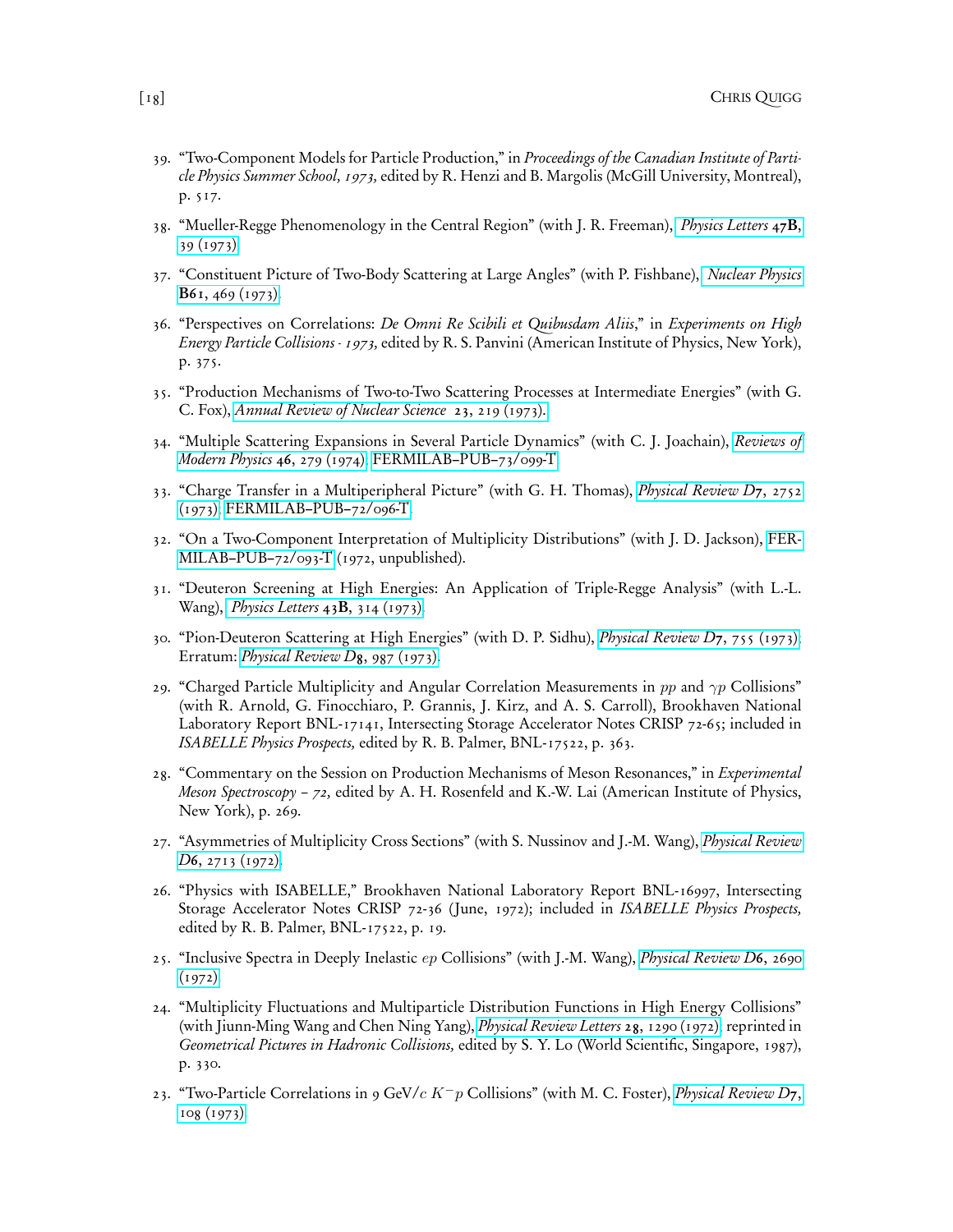- 22. "Inclusive Nuclear Reactions," ( January, 1972, unpublished).
- 21. "Inclusive Reactions," in Particles and Fields 1971, edited by A. C. Melissinos and P. Slattery (American Institute of Physics, New York), p. 40.
- 20. "How Much of 'Diffraction Dissociation' Cross Sections is Diffractive?" (with G. Cohen-Tannoudji and G. L. Kane), *[Nuclear Physics](https://dx.doi.org/10.1016/0550-3213(71)90318-X)*  $B_{37}$ , 77 (1972).
- 19. "Centrifugal Barrier Effects in Resonance Partial Decay Widths, Shapes, and Production Amplitudes" (with F. von Hippel), *[Physical Review D](http://link.aps.org/abstract/PRD/v5/e624)*5, 624 (1972); also included in *Planning for the* Future, Zero-Gradient Synchrotron Workshops, Summer, 1971, Argonne National Laboratory Report ANL/HEP-7208, vol. II, p. 648.
- 18. "Models for High Energy Collisions of Hadrons," in Proceedings of the International Seminar on Binary Reactions of Hadrons at High Energies, Dubna, 1971, p. 393.
- 17. "Regge Cut Contributions to Exotic Boson Exchange Cross Sections," [Nuclear Physics](https://dx.doi.org/10.1016/0550-3213(71)90110-6) B34, 77  $(1971)$ .
- 16. "Multiparticle Reactions at Intermediate Energies," in Proceedings of the Workshop on Particle Physics at Intermediate Energies, Pasadena, March, 1971, UCRL-20655, p. 277.
- 15. "New Regge Phenomenology of Inclusive Reactions" (with Chan Hong-Mo, C. S. Hsue, and Jiunn-Ming Wang), [Physical Review Letters](http://link.aps.org/abstract/PRL/v26/p672) 26, 672 (1972).
- 14. "Phenomenological Consequences of a Regge Cut Model that Satisfies  $s u$  Crossing," [Nuclear](https://dx.doi.org/10.1016/0550-3213(71)90211-2) Physics **B29**[, 67 \(1971\).](https://dx.doi.org/10.1016/0550-3213(71)90211-2)
- 13. "Two-Reggeon-Exchange Contributions to Hadron Scattering Amplitudes at High Energy," (Ph.D. Thesis), Lawrence Radiation Laboratory Report UCRL-20032 (September, 1970).
- 12. "High-Energy Hadron-Deuteron Scattering" (with C. J. Joachain), Lawrence Radiation Laboratory Report UCRL-19851 (June, 1970, unpublished).
- 11. "Centrifugal Barrier Effects in Meson Decays" (with F. von Hippel), in Experimental Meson Spectroscopy, edited by C. Baltay and A. H. Rosenfeld (Columbia University Press, New York, 1970), p. 477.
- 10. "Compilation of Elastic Scattering Data" (with G. C. Fox), Lawrence Radiation Laboratory Report UCRL-20001 (January, 1970).
- 9. "Remarks on Pion Photoproduction" (with J. D. Jackson), [Nuclear Physics](https://dx.doi.org/10.1016/0550-3213(70)90229-4) B22, 301 (1970).
- 8. "Decay Distributions in  $K_2p \to p(K^*, \bar{K}^*)$  as Tests of Exchange Degeneracy," Lawrence Radiation Laboratory Informal Document UCID-3418 ( January, 1970, unpublished).
- 7. "Expectations for  $\rho \omega$  Interference in the reaction  $\pi^+ p \to \pi^+ \pi^- \Delta^{++}$  at 7 GeV/c," Lawrence Radiation Laboratory Informal Document UCID-3413 (December, 1969, unpublished).
- 6. "Theory of  $\rho-\omega$  Interference in  $\pi^+\pi^-$  Production" (with A. S. Goldhaber and G. C. Fox), [Physics](https://dx.doi.org/10.1016/0370-2693(69)90431-6) Letters  $30B$ ,  $249$  (1969).
- 5. "Charged-Pion Photoproduction and Finite-Energy Sum Rules" (with J. D. Jackson), [Physics Let](https://dx.doi.org/10.1016/0370-2693(69)90154-3)ters 29**B**[, 236 \(1969\).](https://dx.doi.org/10.1016/0370-2693(69)90154-3)
- 4. "Decays of Neutral Pseudoscalar Mesons into Lepton Pairs" (with J. D. Jackson), Lawrence Radiation Laboratory Report [UCRL-18487](http://www.osti.gov/bridge/servlets/purl/898288-4apGM3/898288.PDF) (1968, unpublished).